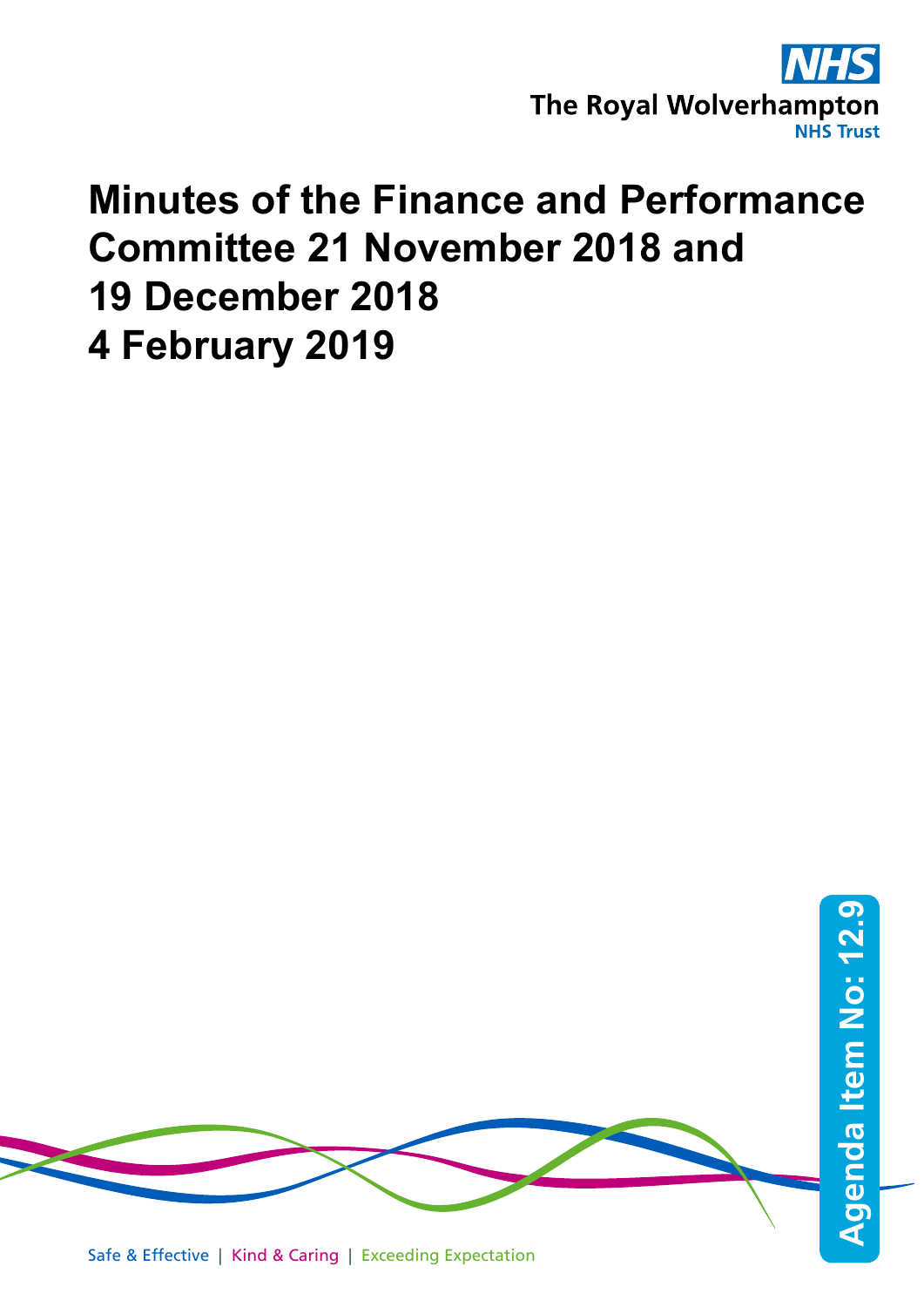The Royal Wolverhampton **NHS NHS Trust** 

### **Minutes of the Finance and Performance Committee**

**Date Wednesday 21<sup>st</sup> November 2018 Venue** Conference Room, Hollybush House, The Royal Wolverhampton NHS Trust (RWT) **Time** 8.30am

| Present:       | Name           | <b>Role</b>                                  |
|----------------|----------------|----------------------------------------------|
|                | Mary Martin    | Non-Executive Director (Chair)               |
|                | Sue Rawlings   | Non-Executive Director                       |
|                | Mike Sharon    | Director of Strategic Planning & Performance |
|                | Gwen Nuttall   | <b>Chief Operating Officer</b>               |
|                | Alan Duffell   | Director of Workforce                        |
|                | Kevin Stringer | <b>Chief Financial Officer</b>               |
|                | Junior Hemans  | Non-Executive Director                       |
|                |                |                                              |
| In Attendance: | Name           | Role                                         |
|                | Helen Troalen  | Deputy Chief Financial Officer               |
|                | Mark Worton    | Head of Financial Management (Observer)      |
|                | Keith Wilshere | Company Secretary                            |
|                | Neil Simmonds  | Head of Procurement (Guest Speaker           |
|                |                |                                              |

Kate Shaw Deputy Chief Operating Officer, Division 3 (Guest Speaker)

Lynzi Agar Clinical Finance Manager, Division 3 (Guest Speaker)

Claire Richards PA to Director & Deputy Director Strategic Planning & Performance (Minutes)

| 124/2018 | <b>Apologies for Absence</b>                                                                                                                                                                                                                                                                                                                                                                                                                                                                                                                                                                                                                                                                                                                                                                                                                                                                                      |                                                    |
|----------|-------------------------------------------------------------------------------------------------------------------------------------------------------------------------------------------------------------------------------------------------------------------------------------------------------------------------------------------------------------------------------------------------------------------------------------------------------------------------------------------------------------------------------------------------------------------------------------------------------------------------------------------------------------------------------------------------------------------------------------------------------------------------------------------------------------------------------------------------------------------------------------------------------------------|----------------------------------------------------|
|          | Apologies were received from S Evans.                                                                                                                                                                                                                                                                                                                                                                                                                                                                                                                                                                                                                                                                                                                                                                                                                                                                             |                                                    |
| 125/2018 | Minutes of Meeting Held on 24 <sup>th</sup> October 2018                                                                                                                                                                                                                                                                                                                                                                                                                                                                                                                                                                                                                                                                                                                                                                                                                                                          |                                                    |
|          | The minutes were agreed to be a true record.                                                                                                                                                                                                                                                                                                                                                                                                                                                                                                                                                                                                                                                                                                                                                                                                                                                                      |                                                    |
| 126/2018 | <b>Action Points From Previous Meeting</b>                                                                                                                                                                                                                                                                                                                                                                                                                                                                                                                                                                                                                                                                                                                                                                                                                                                                        |                                                    |
| 126.01   | Overseas Patients - K Stringer provided an update stating that progress on overseas patients is<br>going very well according to feedback from the national team and that policies and procedures<br>are now in place. New national software to assist with management of overseas patients is due<br>to be implemented December 2018. A report will be submitted to Division in December.<br>Division to present to the Committee in December. The Trust is forecasting $£30 - 40k$ deficit<br>compared to last financial year.<br>K Stringer assured the Committee that increasingly payment for treatment upfront will be<br>required in advance of care, which will remove the need for Trusts to chase the debt.<br>S Rawlings asked what proportion of the debt is due to emergency care, rather than elective<br>treatment. K Stringer and H Troalen stated that they would look into this and report back. | <b>Ruth</b><br>Horton/<br>Elaine<br><b>Roberts</b> |
| 126.02   | Finished Consultant Episodes - H Troalen agreed to provide an update at December's meeting.                                                                                                                                                                                                                                                                                                                                                                                                                                                                                                                                                                                                                                                                                                                                                                                                                       | НT                                                 |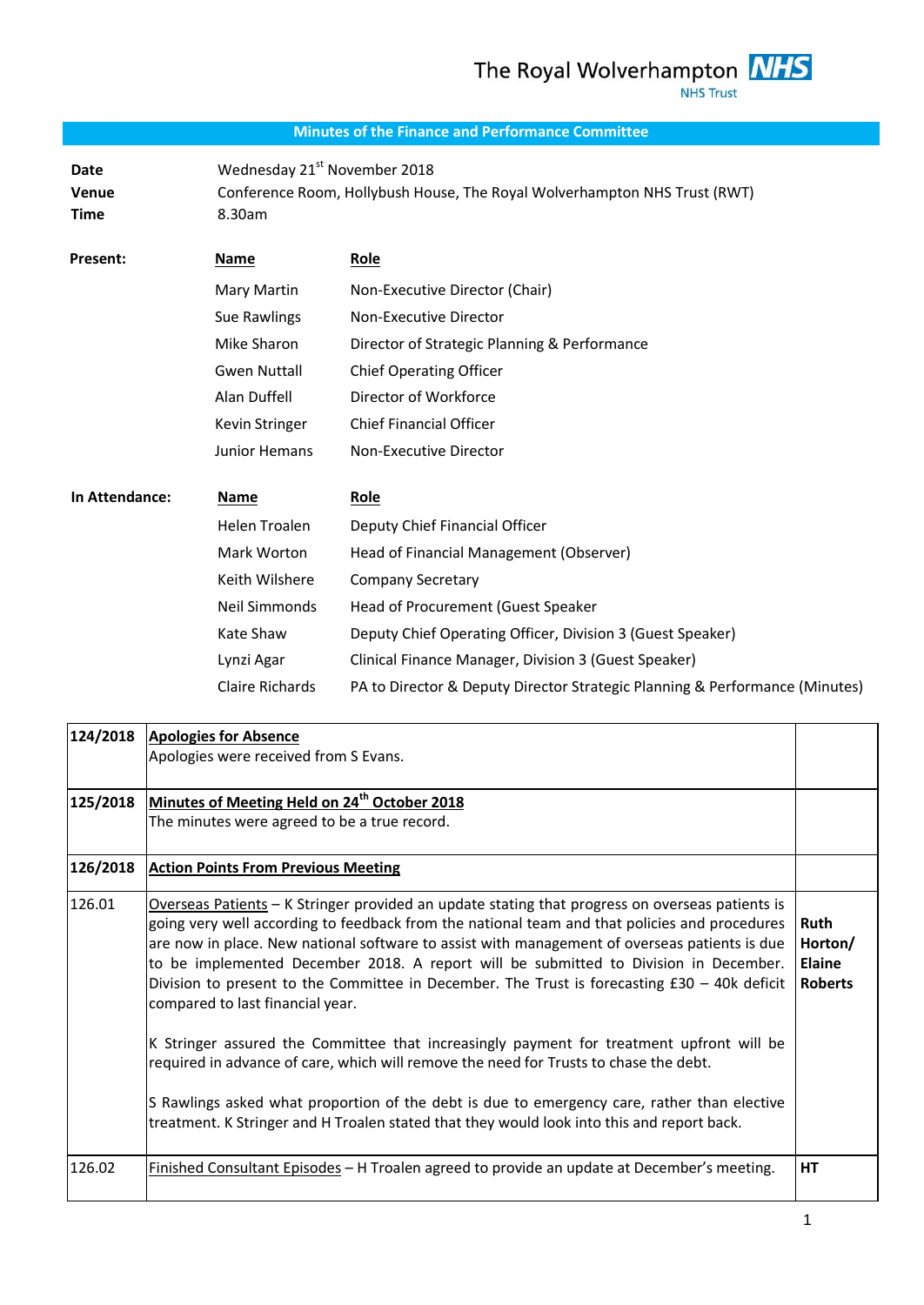| 126.03   | Supplementary Finance Report (Pass Through Drug Costs/Income) - H Troalen informed the<br>Committee that CFMs will be producing the information and that it would be available for the<br>next financial year.                                                                                                                                       | <b>HT</b> |
|----------|------------------------------------------------------------------------------------------------------------------------------------------------------------------------------------------------------------------------------------------------------------------------------------------------------------------------------------------------------|-----------|
| 126.04   | Performance Element of the IQP Report (Cancer Waiting Times) - S Evans reported back that the<br>CCG had confirmed that the cancer fines will not be raised during 2018/19. Action closed.                                                                                                                                                           |           |
| 126.05   | Due Diligence - G Nuttall agreed to discuss the due diligence process with Kate Shaw to ensure<br>sign off before being presented to Directors for review. Completed. Action closed.                                                                                                                                                                 |           |
| 126.06   | Radiographer Training Programme - A Duffell confirmed that he has been liaising with<br>Wolverhampton University to see if they can provide Radiographer Training Programmes for<br>local Trusts. J Hemans stated that he would forward a point of contact to A Duffell. Action<br>closed.                                                           |           |
| 126.07   | Clinical Haematology Day Case Investigation - G Nuttall stated that the report was discussed at<br>the Ops/Finance Meeting. G Nuttall circulated a copy of the report to the Committee for<br>information. Action closed.                                                                                                                            |           |
| 126.08   | Division 3 Performance - See item 129/2018. Action closed.                                                                                                                                                                                                                                                                                           |           |
| 126.09   | Bank Deep Dive (Medical Fellows) - A Duffell stated that he would discuss with H Troalen<br>outside of the meeting and transfer with action to Workforce & Organisational Development<br>Committee (WODC). Action closed.                                                                                                                            |           |
| 126.10   | BAF (General) - All comments were fed back to K Wilshere. Action closed.                                                                                                                                                                                                                                                                             |           |
| 126.11   | BAF SR6b - Action closed.                                                                                                                                                                                                                                                                                                                            |           |
| 126.12   | BAF SR8 - M Martin reiterated the need for Division 2 to be added to risk 4113. G Nuttall stated<br>that she had addressed this and that it would be updated in time for the next meeting.                                                                                                                                                           | GN        |
| 126.13   | Proposed Yearly Meeting Dates - M Martin asked S Rawlings and J Hemans to look into the<br>possibility of Chairing the August Committee Meeting in her absence. S Rawlings and J Hemans<br>stated that they would check availability and feedback.                                                                                                   | SR/JH     |
| 126.14   | Supplementary Finance Report (Division 3 Queries) - Action closed.                                                                                                                                                                                                                                                                                   |           |
| 126.15   | Supplementary Finance Report (Forecast Outturn) - Action closed.                                                                                                                                                                                                                                                                                     |           |
| 126.16   | Supplementary Finance Report (Division 1 Non-Pay Forecast) - Action closed.                                                                                                                                                                                                                                                                          |           |
| 127/2018 | <b>Declarations of Interest</b><br>There were no declarations of interest.                                                                                                                                                                                                                                                                           |           |
| 128/2018 | <b>Procurement Strategy</b><br>N Simmonds outlined the contents of the report. M Martin asked for an update on any changes<br>since the production of the report. N Simmonds stated that the CIP position had changed and<br>that the department are now above target in terms of full year impact, a revised forecast has<br>been given to Finance. |           |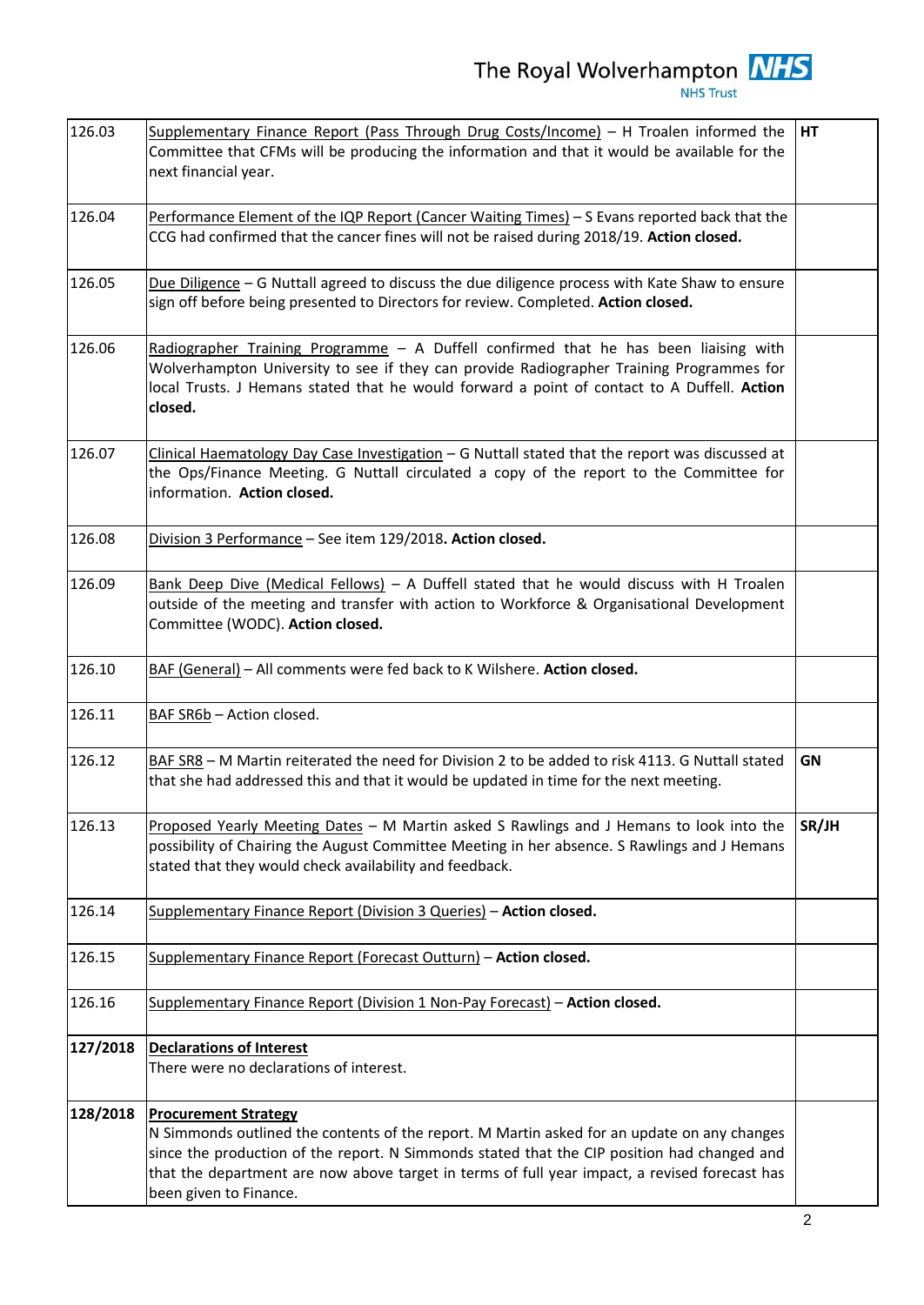I

| The updated Procurement Model Hospital metrics and league table have recently been<br>published. The original league table measures for 2016-17, which saw the Trust ranked 12th,<br>have been revised for 17-18 to include more metrics with amended weightings for the original<br>metrics. The new ranking position for the Trust against the updated measures for 17-18 has<br>been revised to 52 <sup>nd</sup> . M Martin asked for assurance that the Trust was looking into this and the<br>reasons why. N Simmonds stated that the measures have fundamentally changed and that the<br>Trust is currently attempting to align analytic teams with UHNM to determine what practices<br>were used to significantly improve their ranking. Joint meetings are already in place with the<br>Supply Chain account leads to identify the savings categories as the model will be in place from<br>1st April 2019. |    |
|---------------------------------------------------------------------------------------------------------------------------------------------------------------------------------------------------------------------------------------------------------------------------------------------------------------------------------------------------------------------------------------------------------------------------------------------------------------------------------------------------------------------------------------------------------------------------------------------------------------------------------------------------------------------------------------------------------------------------------------------------------------------------------------------------------------------------------------------------------------------------------------------------------------------|----|
| M Martin asked if the new electronic ledger would enable more opportunity for electronic<br>interaction. H Troalen stated that there are better modules available that will encourage this,<br>however, unfortunately the supplier mark is not always sophisticated enough to accommodate<br>this. N Simmonds agreed stating that some smaller suppliers were unable to accommodate this.                                                                                                                                                                                                                                                                                                                                                                                                                                                                                                                           |    |
| M Martin asked how the new flat fee for logistics was being accounted for, whether it would be<br>an added percentage onto every item or whether it would be managed centrally. K Stringer<br>stated that the business model was a hotly debated issue and that this was a cost pressure at<br>the moment for 19/20.                                                                                                                                                                                                                                                                                                                                                                                                                                                                                                                                                                                                |    |
| S Rawlings asked for an update on the EU Exit No Deal tool. N Simmonds stated that the<br>department is progressing and liaising with relevant departments. The Department of Health is<br>working nationally with suppliers in key supplier markets. M Sharon asked if the Trust was<br>aware of the risk for disruption. N Simmonds stated that some suppliers are currently building<br>UK stock to minimise disruption, this information is fed back to the centre for a national<br>response.                                                                                                                                                                                                                                                                                                                                                                                                                  |    |
| A discussion took place regarding the Deputy Head of Procurement vacancy. N Simmonds state<br>that the position had not been advertised as there may be opportunity to share the role with<br>UHNM as part of the integrated structure model.                                                                                                                                                                                                                                                                                                                                                                                                                                                                                                                                                                                                                                                                       |    |
| The report was noted.                                                                                                                                                                                                                                                                                                                                                                                                                                                                                                                                                                                                                                                                                                                                                                                                                                                                                               |    |
| 129/2018 Division 3 Performance Feedback<br>K Shaw delivered a performance presentation to the Committee. The presentation provided a<br>high level update and included key challenges and opportunities.                                                                                                                                                                                                                                                                                                                                                                                                                                                                                                                                                                                                                                                                                                           |    |
| Division 3 was formed from 2 Directorates/Groups from Division 1, 5 from Division 2 and one<br>from Corporate Services. Since creating the Division work has progressed in a number of areas<br>such as recruiting people into posts, standardising systems/processes, developing information<br>and business intelligence.                                                                                                                                                                                                                                                                                                                                                                                                                                                                                                                                                                                         |    |
| The Division use the Integrated Performance Dashboard to discuss live data during meetings.                                                                                                                                                                                                                                                                                                                                                                                                                                                                                                                                                                                                                                                                                                                                                                                                                         |    |
| K Shaw outlined the following challenges and opportunities:                                                                                                                                                                                                                                                                                                                                                                                                                                                                                                                                                                                                                                                                                                                                                                                                                                                         |    |
| <b>Primary Care workforce and transition</b><br>٠<br>M Martin asked how many GP vacancies there were. L Agar stated that she would look into<br>this and report back.                                                                                                                                                                                                                                                                                                                                                                                                                                                                                                                                                                                                                                                                                                                                               | LA |
| M Martin asked what work had been done to address the variance to plan. L Agar stated<br>that some of the variance was due to pay and that the Directorate were using agency and                                                                                                                                                                                                                                                                                                                                                                                                                                                                                                                                                                                                                                                                                                                                    |    |

 $\overline{\phantom{0}}$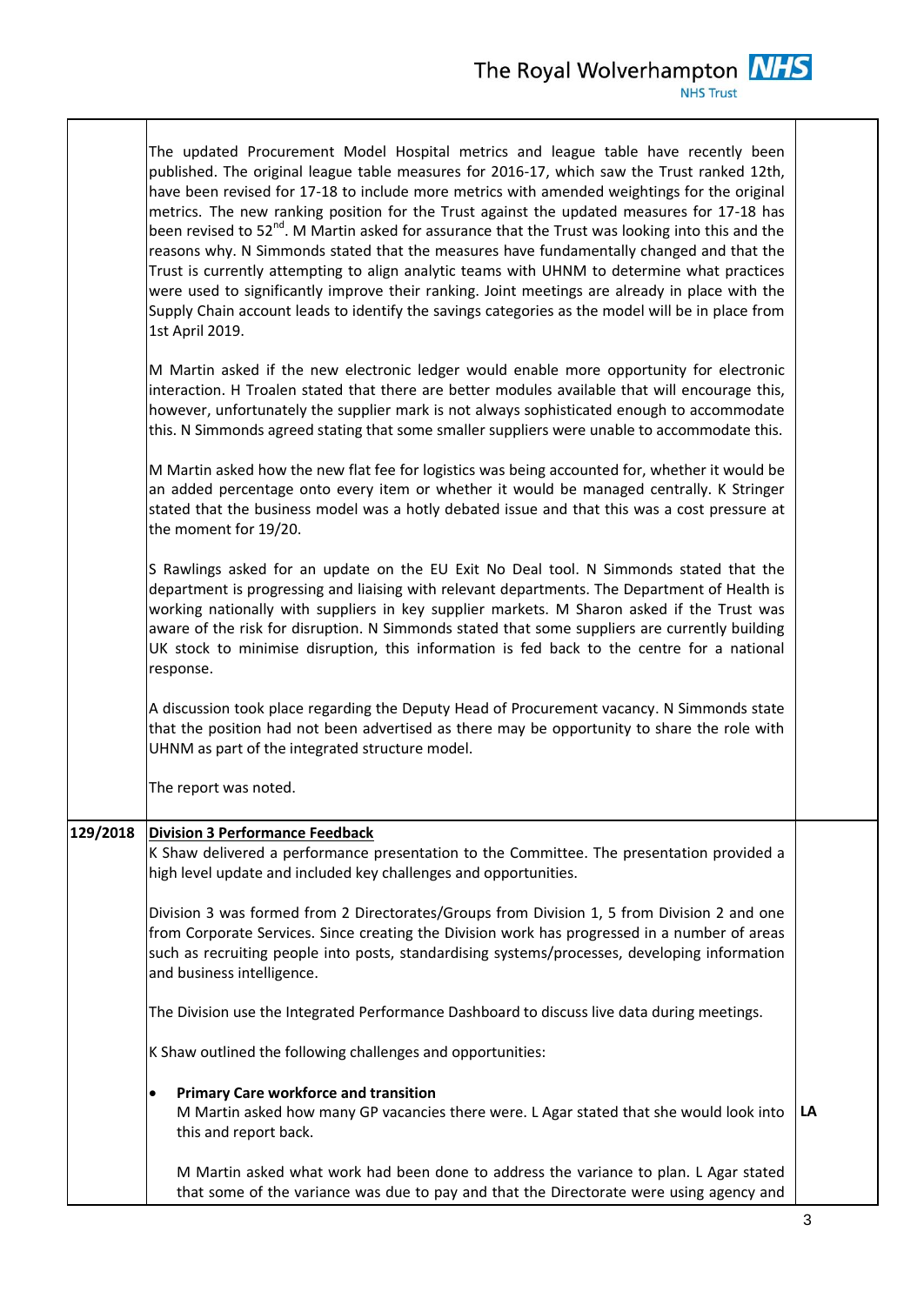The Royal Wolverhampton **NHS NHS Trust** 

back filling Nurse posts. A detailed piece of work is taking place to examine income. K Shaw stated that meetings were taking place with all Practice Managers/Directors next week to determine their challenges and assist with planning for next financial year.

#### **Radiology capacity**

K Shaw stated that here had been a significant shortfall in MRI and CT capacity, which was impacting on 62 day cancer performance. The division is working with other teams/specialities to reduce pathways and days patients are waiting. IST have completed a review of demand and capacity. The division is completing a piece of work with Procurement to develop a robust forward plan of future requirements. The division is liaising with HR regarding a recruitment exercise in the new year for radiologists, radiographers and sonographers.

A discussion took place regarding the calculation of costs. L Agar stated that a piece of work had been completed to break demand down by area. The data gained would be analysed to try to determine the most efficient procurement process.

#### **Community Services responsiveness and future delivery model**

K Shaw stated that this would fall into the Community Transformation Programme. S Rawlings asked if the division was linking with groups in the community who can provide support. K Shaw confirmed that this was the case but that there was a need to link to primary care also.

#### **Vulnerable Services – Dermatology**

K Shaw stated that there were significant challenges within Dermatology. A recovery action plan is in place and discussions are taking place with other providers. Walsall Healthcare NHS Trust is providing the majority of support for the service.

#### **Major Change Programmes – Children's 0-19 Service**

K Shaw stated that recruitment of health visitors had seen vacancies reduce from 17 to  $2 -$ 3. The Service is implementing an electronic record

#### **Service Offers – Therapies and Pharmacy**

K Shaw informed the Committee that Therapies are reducing their outpatient service to support inpatients. The division is looking to standardise services across therapies and produce drug bundles with Pharmacy.

#### **Changing commissioning landscape – Sexual Health, 0-19 and Community**

Due to reducing budgets there is a need to review what services the above offer. M Sharon stated that discussions need to take place with City of Wolverhampton Council in terms of contract management. M Sharon stated that public health ring fencing will also be removed in less than 18 months.

#### **Rheumatology balance: activity – training – research**

K Shaw stated that Rheumatology at the Trust has an excellent reputation, with high levels of trainees. A robust workforce plan needs to be in place to address some operational challenges. M Martin queried why Rheumatology had a negative plan. M Worton stated that this was due to pass through drug costs. H Troalen stated that this would be presented more clearly from April onwards.

M Martin asked K Shaw to provide an update on Radiology in February. M Martin thanked K Shaw and L Agar for the presentation.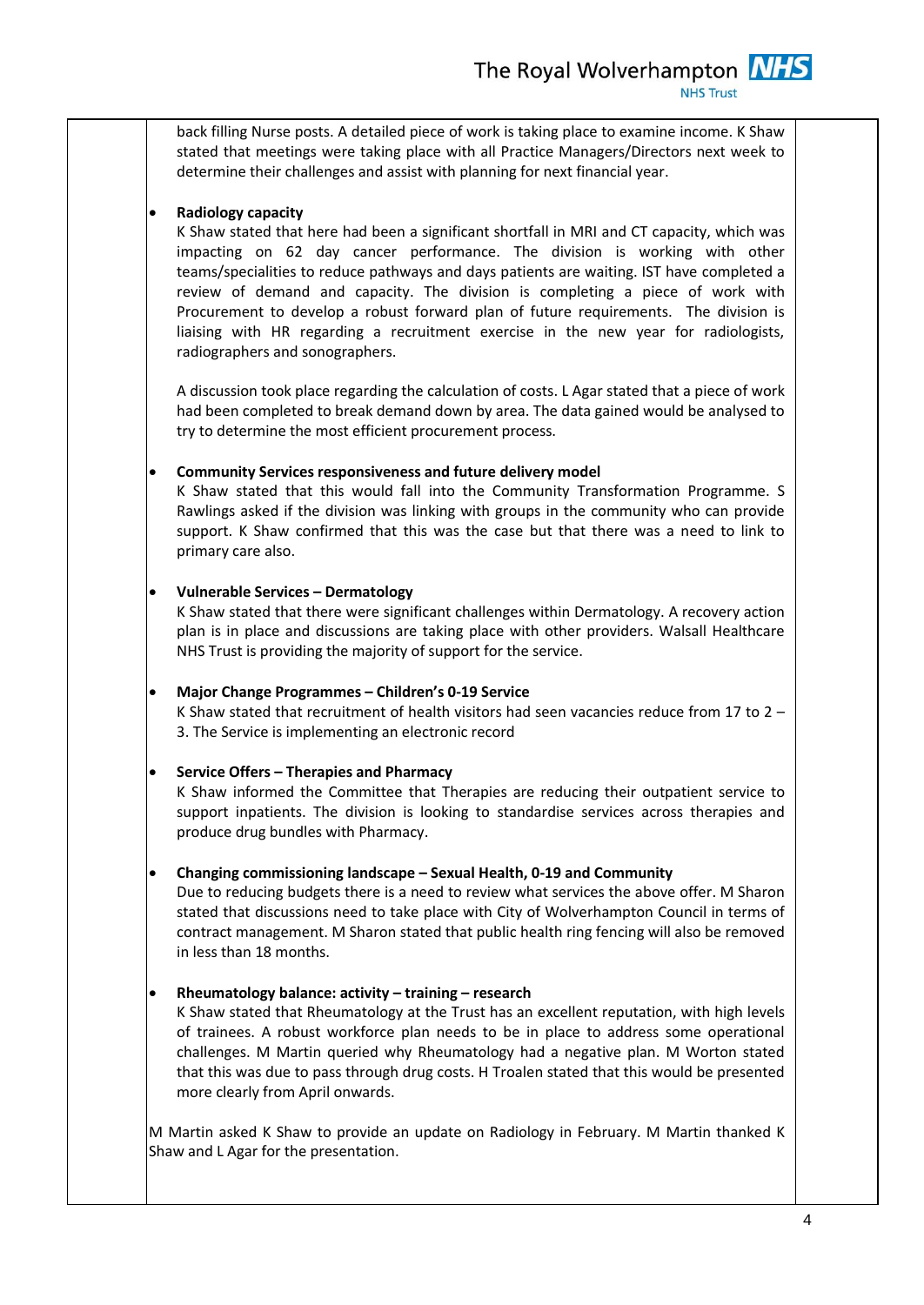|           | M Martin asked G Nuttall if the challenges highlighted throughout the presentation would be<br>highlighted on the risk register. G Nuttall confirmed that risks were highlighted on the local and<br>Trust risk register where appropriate.                                                                                                                                                                                                                                                                                                                                                                                                                                                                        |                   |                     |                |           |
|-----------|--------------------------------------------------------------------------------------------------------------------------------------------------------------------------------------------------------------------------------------------------------------------------------------------------------------------------------------------------------------------------------------------------------------------------------------------------------------------------------------------------------------------------------------------------------------------------------------------------------------------------------------------------------------------------------------------------------------------|-------------------|---------------------|----------------|-----------|
| 130/2018  | Governance                                                                                                                                                                                                                                                                                                                                                                                                                                                                                                                                                                                                                                                                                                         |                   |                     |                |           |
| 130.1     | BAF Update - K Wilshere confirmed that it was possible to tie some of the strategic risks to<br>more than one objective.                                                                                                                                                                                                                                                                                                                                                                                                                                                                                                                                                                                           |                   |                     |                |           |
| 130.1.1   | SR8 - M Sharon provided an update regarding the new business case for the management of<br>CIP and CQI at the Trust. The business case is being presented to TMC and Trust Board for<br>approval. The proposal suggests splitting the team into CIP with a senior leader who reports to<br>G Nuttall and a CQI team that reports to M Sharon. M Sharon has also suggested that the FRB<br>Terms of Reference are altered so that one meeting per month focuses on delivery of plan with<br>Executives and the second meeting of the month looks at long term CIP with a broader<br>membership.                                                                                                                     |                   |                     |                |           |
|           | The position of Head of Service Efficiency and Delivery will be advertised this week, with a view<br>to interviews taking place on Tuesday 18 <sup>th</sup> December 2018.                                                                                                                                                                                                                                                                                                                                                                                                                                                                                                                                         |                   |                     |                |           |
| 130.1.2   | $SSB - H$ Troalen confirmed that the Aligned Incentive Contract with Staffordshire had been<br>signed and the Risk/Gain Share with Wolverhampton has been approved by trust Board and has<br>now gone to Wolverhampton CCG's Governing Body for approval. M Martin expressed concern<br>that the Agenda For Change Pay Award variance had increased to £0.8m. A Duffell stated that<br>the variance will increase as further staff are recruited as they were not fixed term positions in<br>post in January 2018.                                                                                                                                                                                                 |                   |                     |                |           |
|           | The Committee agreed to close the control regarding the risk/gain share. K Wilshere to action.                                                                                                                                                                                                                                                                                                                                                                                                                                                                                                                                                                                                                     |                   |                     |                | <b>KW</b> |
|           | M Martin asked whether the Trust had adequate assurance that it had control over the pay<br>spend. G Nuttall stated that it had partial assurance but that further work needed to be<br>completed on junior medical staffing. K Wilshere to add a gap in the control over the<br>substantive junior medical staff pay spend.                                                                                                                                                                                                                                                                                                                                                                                       |                   |                     |                | <b>KW</b> |
| 131/2018  | <b>Financial Performance for Period 7</b>                                                                                                                                                                                                                                                                                                                                                                                                                                                                                                                                                                                                                                                                          |                   |                     |                |           |
| 131.01    | Trust Financial Report and Forecast Outturn - K Stringer provided an overview of the Finance<br>Report. H Troalen provided an update on month 7 forecast outturn.                                                                                                                                                                                                                                                                                                                                                                                                                                                                                                                                                  |                   |                     |                |           |
|           |                                                                                                                                                                                                                                                                                                                                                                                                                                                                                                                                                                                                                                                                                                                    |                   | <b>Year to Date</b> |                |           |
|           |                                                                                                                                                                                                                                                                                                                                                                                                                                                                                                                                                                                                                                                                                                                    | <b>Plan £'000</b> | Actual £'000        | Variance £'000 |           |
|           | Surplus/(Deficit)<br><b>Achieved PSF</b>                                                                                                                                                                                                                                                                                                                                                                                                                                                                                                                                                                                                                                                                           | 7,766<br>3,771    | 7,754<br>4,957      | 12<br>1,187    |           |
| 131.01.01 | <b>Financial Plan:</b><br>The Trust is behind the year to date financial plan at month 7 by £4.8m which is made up of<br>£2.3m unachieved PSF and £2.4m adverse to plan on all other budgets. Income in October has<br>been high at £42.0m. This figure includes £0.5m relating to a prior year settlement however in<br>terms of patient care activity generated income October is the biggest income month that the<br>Trust has delivered. The Trust has a favourable variance to plan of £5.9m year to date on<br>income. However, expenditure is adverse to plan by £9.4m year to date which is predominately<br>due to pay expenditure exceeding the budget and unachieved CIP. It is currently assumed that |                   |                     |                |           |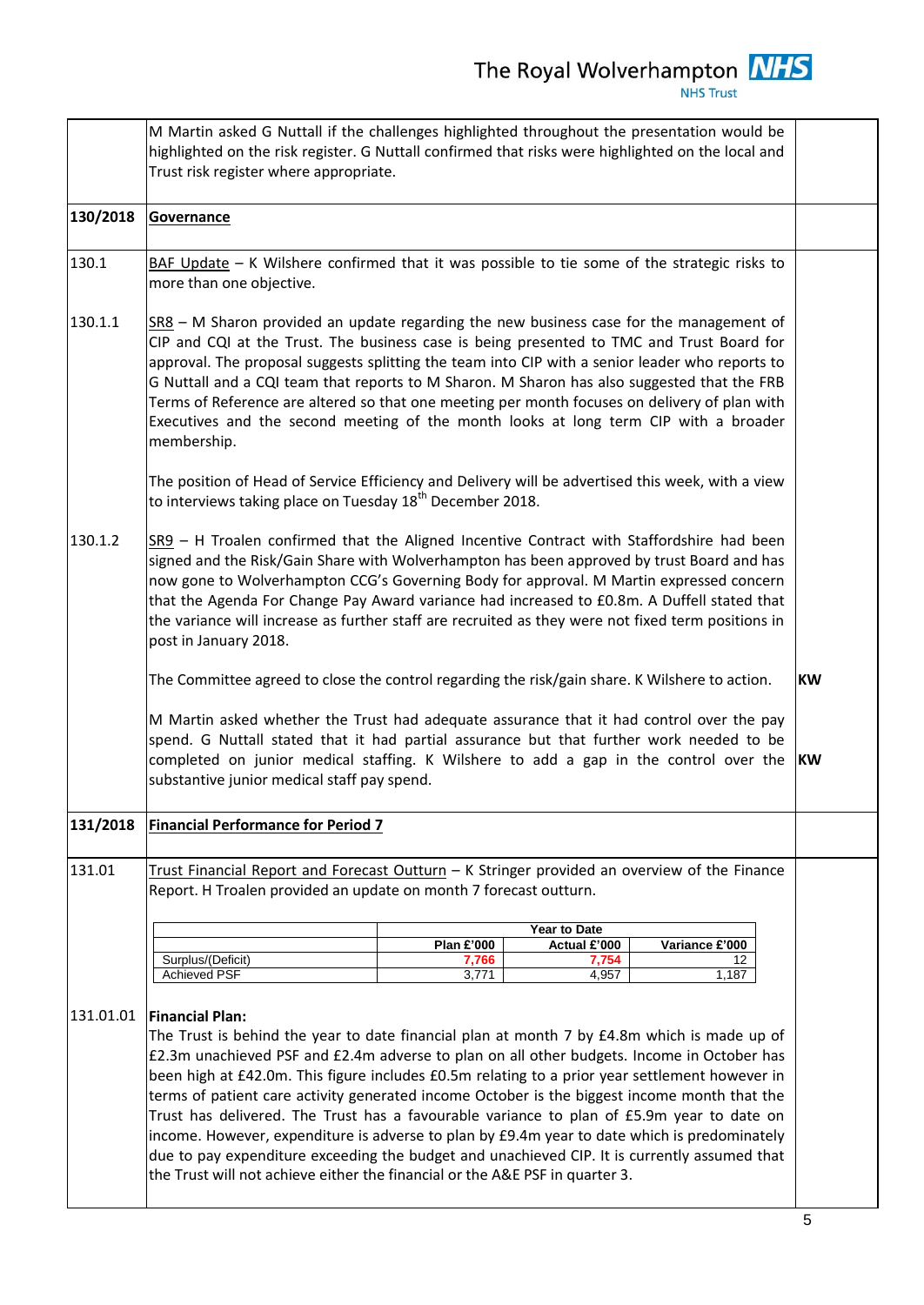|           | 131.01.02   Financial Risks: K Stringer highlighted the financial risks:<br>1) A high activity and income plan - this appears to be delivering with very strong income<br>figures and therefore will not be reported as a risk going forward.<br>2) A low contingency compared to previous years.<br>3) A £25m CIP target and a £9.8m vacancy factor, both of which have only been partially<br>delivered in the first seven months of the year.<br>4) The nationally agreed pay award which is a cost pressure of c. £0.8m.<br>5) Agreeing funding for the AEC/frailty model of care and/or securing transition funding for the<br>2017/18 ward closure (£1.1m).<br>6) Confirmation of the £6.0m funding for MSFT support.<br>7) Potential additional cost pressures due to A&E department closure overnight at Princess<br>Royal, Telford. This is subject to agreeing funding with Shropshire Commissioners. |           |
|-----------|-----------------------------------------------------------------------------------------------------------------------------------------------------------------------------------------------------------------------------------------------------------------------------------------------------------------------------------------------------------------------------------------------------------------------------------------------------------------------------------------------------------------------------------------------------------------------------------------------------------------------------------------------------------------------------------------------------------------------------------------------------------------------------------------------------------------------------------------------------------------------------------------------------------------|-----------|
| 131.01.03 | <b>CIP and Vacancy Factor:</b><br>In month 7 the CIP target moves up to c. £3m a month for the remainder of the financial year.<br>In month there was a shortfall of £2.18m against the in-month CIP plan of £3.14m. Year to date<br>shows an achievement of £5.92m against a plan of £10.62m. Of the CIP delivered to date, there<br>is a £1.88m recurrent full year effect. The non-delivery of recurrent and cash releasing CIP<br>continues to be an issue. The vacancy factor target for month seven is £0.9m (18/19 Factor<br>only). There was an under recovery of £0.5m.                                                                                                                                                                                                                                                                                                                                |           |
| 131.01.04 | Cash:<br>At the 31st October 2018 the Trust had a cash balance of £8.1m which is £2.0m below the plan.                                                                                                                                                                                                                                                                                                                                                                                                                                                                                                                                                                                                                                                                                                                                                                                                          |           |
| 131.01.05 | Income: M Martin stated that there had been an increase in income of elective, non-elective<br>and various specialties, but that pay/non-pay has outstripped this.                                                                                                                                                                                                                                                                                                                                                                                                                                                                                                                                                                                                                                                                                                                                              |           |
|           | M Sharon asked if the Pathology Service figures had been included in the report. K Stringer<br>stated that all of the pay had been included but none of the non-pay for the other 3 Trusts.                                                                                                                                                                                                                                                                                                                                                                                                                                                                                                                                                                                                                                                                                                                     |           |
|           | M Martin asked if the adjusted forecast could be added as a private paper to be discussed at<br>Trust Board. K Stringer stated that he would do so.                                                                                                                                                                                                                                                                                                                                                                                                                                                                                                                                                                                                                                                                                                                                                             | <b>KS</b> |
|           | The report was noted.                                                                                                                                                                                                                                                                                                                                                                                                                                                                                                                                                                                                                                                                                                                                                                                                                                                                                           |           |
| 131.02    | Supplementary Finance Report - The supplementary report was read in conjunction with the<br>Finance Report.                                                                                                                                                                                                                                                                                                                                                                                                                                                                                                                                                                                                                                                                                                                                                                                                     |           |
|           | The report was noted.                                                                                                                                                                                                                                                                                                                                                                                                                                                                                                                                                                                                                                                                                                                                                                                                                                                                                           |           |
| 131.03    | Financial Recovery Board (FRB) Report - M Sharon presented the FRB Report and stated that<br>NHSI had still not approved the continuation of the Deloitte contract. However, a business case<br>has been presented to TMC and Trust Board to look into an alternative arrangements for CIP<br>and CQI. Interviews for a Head of Service Efficiency and Delivery are due to take place on<br>Tuesday 18 <sup>th</sup> December 2018.                                                                                                                                                                                                                                                                                                                                                                                                                                                                             |           |
|           | The 2018/19 CIP Target is £25m, broken down into a £15m recurrent CIP Target and £10m non-<br>recurrent CIP Target. At month 7, the Trust is forecasting to deliver £10.232m (an increase of<br>£1.789m since month 6 due to an increase in the recurrent forecast), leaving a shortfall of<br>£14.768m against the CIP Target. The Trust's recurrent YTD delivery is £0.744m with forecast<br>outturn of £4.040m and the Trust's non-recurrent YTD delivery is £5.176m with forecast<br>outturn of £6.192m. The Trust has delivered £5.92m YTD against a YTD FRB Approved Plan of<br>£5.928m. However, this only relates to schemes FRB has approved. The YTD Trust CIP Plan is<br>£10.615m. As a result, the Trust has only delivered 56% of the YTD Trust Plan.                                                                                                                                              |           |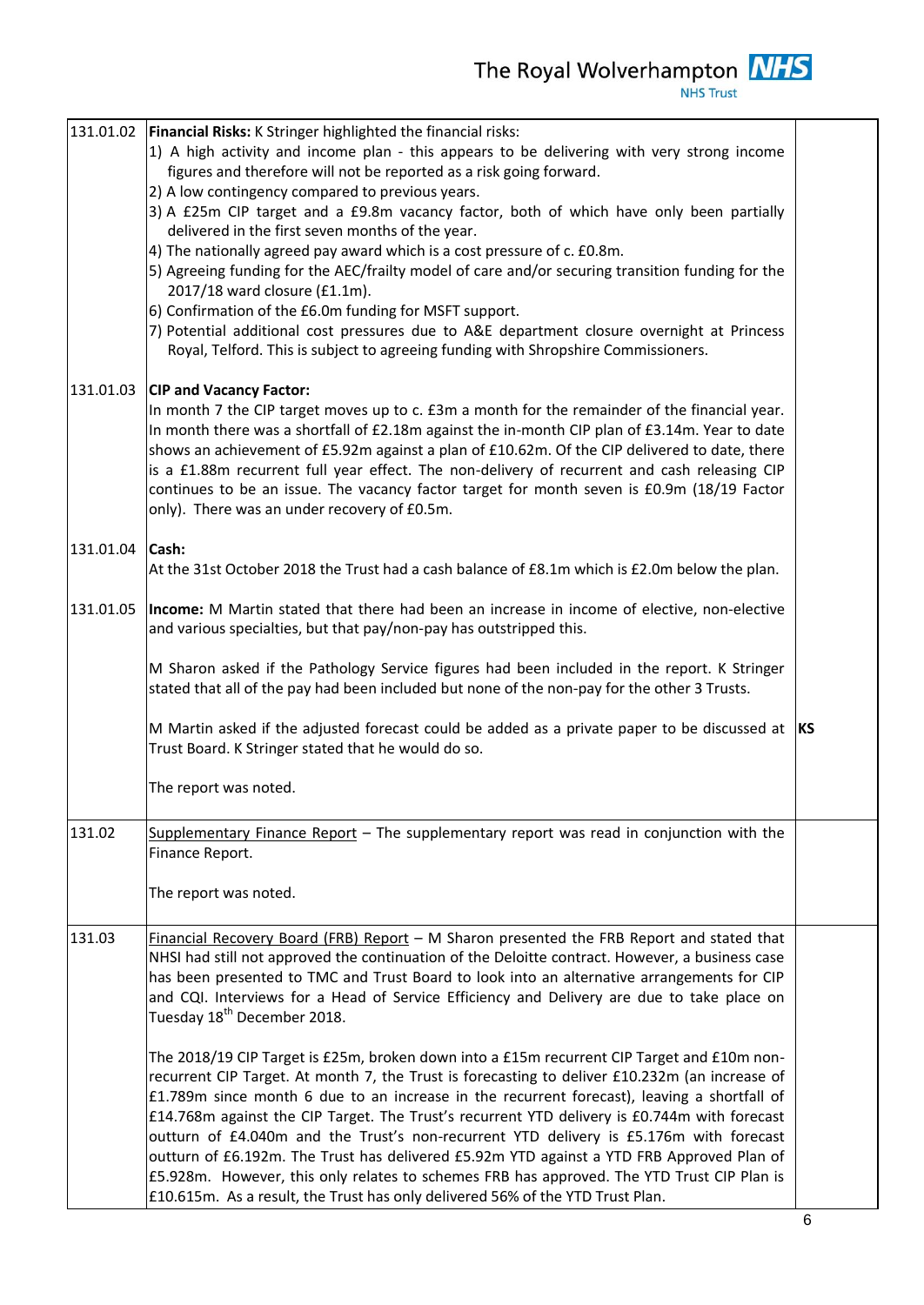The Royal Wolverhampton **NHS NHS Trust** 

The report was noted. 131.04 Temporary Staffing Expenditure Dashboard – A Duffell stated that the number of employees are increasing and that bank and agency use is reducing. H Troalen stated that Pathology staffing figures were now included in the report. The report was noted. **132/2018 Performance** 132.01 132.01.01 132.01.02 132.01.03 132.01.04 132.01.05 Performance Element of the IQP Report (National & Contractual Standards) – G Nuttall gave an overview of the performance element of the IQPR. M Martin reiterated that she liked the new format of the report. A discussion took place regarding the recent media attention that the Trust had received due to not achieving operational targets within the last 12 months. Referral to Treatment Incomplete – Performance saw a slight improvement during October. This performance is now being affected by the significant rise in urgent referrals into cancer 2 week wait taking priority over routine appointments. The overall numbers of incompletes are still showing a positive reduction and the Trust continue to focus on reducing the backlog where possible and works closely with Directorates to use all available capacity effectively. Diagnostics – The Trust failed to achieve the target in October 2018, largely due to the knock on effect of a significant rise in urgent Gastroscopy referrals seen in the previous month and in addition to this a rise in Neurophysiology referrals. This in turn has had an adverse effect on the routine waiting times. G Nuttall stated that an action plan is in place for Gastroscopy and that this will involve the use of private sector. G Nuttall will be meeting with the Consultants on 23 $^{\text{rd}}$ November to review their recovery plan. Emergency Department – The Trust failed to achieve both Type 1 and the All Types target for the month. A mental health patient, requiring a mental health inpatient bed breached the 12 hour decision to admit target during the month of October. Ambulance Handover – Deteriorated during October 2018 for both the 30-60 minutes and the >60 minute target compared with the previous month. In addition to this the Trust continues to see a significant rise of 419 (9.59%) ambulance conveyance numbers in month compared with the same period last year. G Nuttall expressed concerns regarding the increase in ambulance conveyances stating that they were due to local pressures and were not an impact from Shrewsbury and Telford Hospital (SATH). M Martin queried the report stating that it showed one breach but that the dashboard was green. G Nuttall stated that she would look into this. Discussions are taking place with Wolverhampton CCG regarding the increase in ambulance conveyances, the Trust was looking at a 20% increase from  $5<sup>th</sup>$  December onwards. Cancer – The Trust is predicting a possible failure of the 2 week wait, 2 week wait Breast Symptomatic, 31 Day First Treatment, 31 Day Sub Surgery, 31 Day Sub Radiotherapy, 62 Day wait for First Treatment, 62 Day Screening and 62 Day Consultant Upgrade for October, validation is on-going. Final cancer data is uploaded nationally 6 weeks after month end. The Trust experienced the highest ever number of 2 week wait referrals during October 2018, receiving 1,705 referrals against a plan of 1,380 (23.6%). G Nuttall stated that performance remains a challenge but that Urology are treating over their numbers every month and are showing significant progress. A meeting is taking place with the national team to discuss the recovery plan in the near future. G Nuttall stressed that the number of referrals is presenting a **GN**

challenge. A discussion took place regarding the Trust strategic objective of being in the top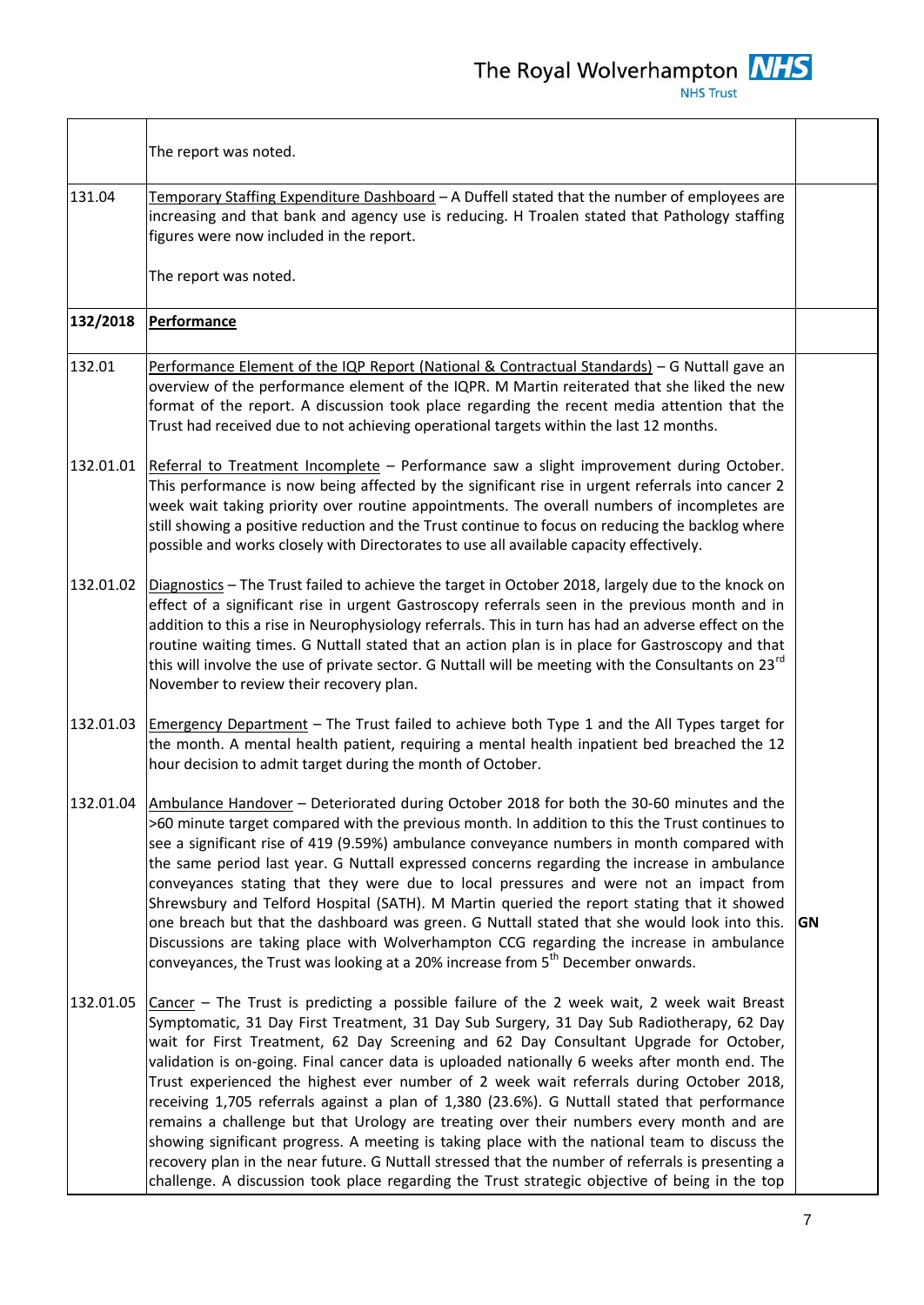|                    | 25% for performance.                                                                                                                                                                                                                                                              |           |
|--------------------|-----------------------------------------------------------------------------------------------------------------------------------------------------------------------------------------------------------------------------------------------------------------------------------|-----------|
|                    | The Committee noted the report.                                                                                                                                                                                                                                                   |           |
| 132.02             | Performance against Contractual Standards (Fines) - M Martin expressed concerns regarding<br>the electronic discharge summary fines. G Nuttall stated that work continues to progress and<br>suggested S Evans provide an update on progress at the next meeting.                 | <b>SE</b> |
|                    | The Committee noted the report.                                                                                                                                                                                                                                                   |           |
| 132.03             | Contracting Update - M Sharon stated that there was nothing further to update at this time.                                                                                                                                                                                       |           |
| 132.04             | STP Update - M Sharon informed the Committee that there is a substantial planning process for<br>STPs that the Trust was engaged with and that a provider event was due to take place in<br>Birmingham on 22 <sup>nd</sup> November.                                              |           |
| 133/2018           | <b>Financial Planning</b>                                                                                                                                                                                                                                                         |           |
| 133.1              | Long Term Financial Model - H Troalen presented the report. A discussion took place regarding<br>the assumptions and it was felt that there was a need to re-present the report to the<br>Committee in December and to Trust Board on $4th$ once the fine detail had been agreed. |           |
|                    | The Committee noted the report.                                                                                                                                                                                                                                                   |           |
| 133.2              | Service Line Reporting Update - H Troalen presented the SLR update. The Committee noted and<br>approved the next steps.                                                                                                                                                           |           |
| 134/2018           | <b>Reports to Note for Period 7</b>                                                                                                                                                                                                                                               |           |
| 134.1              | Financial Monitoring NHSi Return - The return was noted.                                                                                                                                                                                                                          |           |
| 134.02             | Financial Monitoring NHSi Template - The template was noted.                                                                                                                                                                                                                      |           |
| 134.03             | Annual Work Plan - The work plan was noted. M Martin drew attention to the fact that the 2<br>year self-assessment was due to be completed in December.                                                                                                                           |           |
| 134.04             | Finance Minutes - The minutes were noted.                                                                                                                                                                                                                                         |           |
| 134.05             | Capital Report - The report was noted.                                                                                                                                                                                                                                            |           |
| 134.06             | NIHR CRN: West Midlands Report - The report was noted. M Martin asked that P Boyle provide<br>a view on national guidance regarding excess treatment costs at the next meeting.                                                                                                   | <b>PB</b> |
| 135/2018<br>135.01 | <b>Any Other Business</b><br>There was no further business to discuss.                                                                                                                                                                                                            |           |
| 136/2018           | <b>Date and Time of Next Meeting</b><br>The next Finance & Performance meeting will take place on Wednesday 19 <sup>th</sup> December 2018 at<br>8:30am, Conference Room, Hollybush House. Reports will be required by 2pm on Friday $14^{\text{th}}$<br>December 2018.           |           |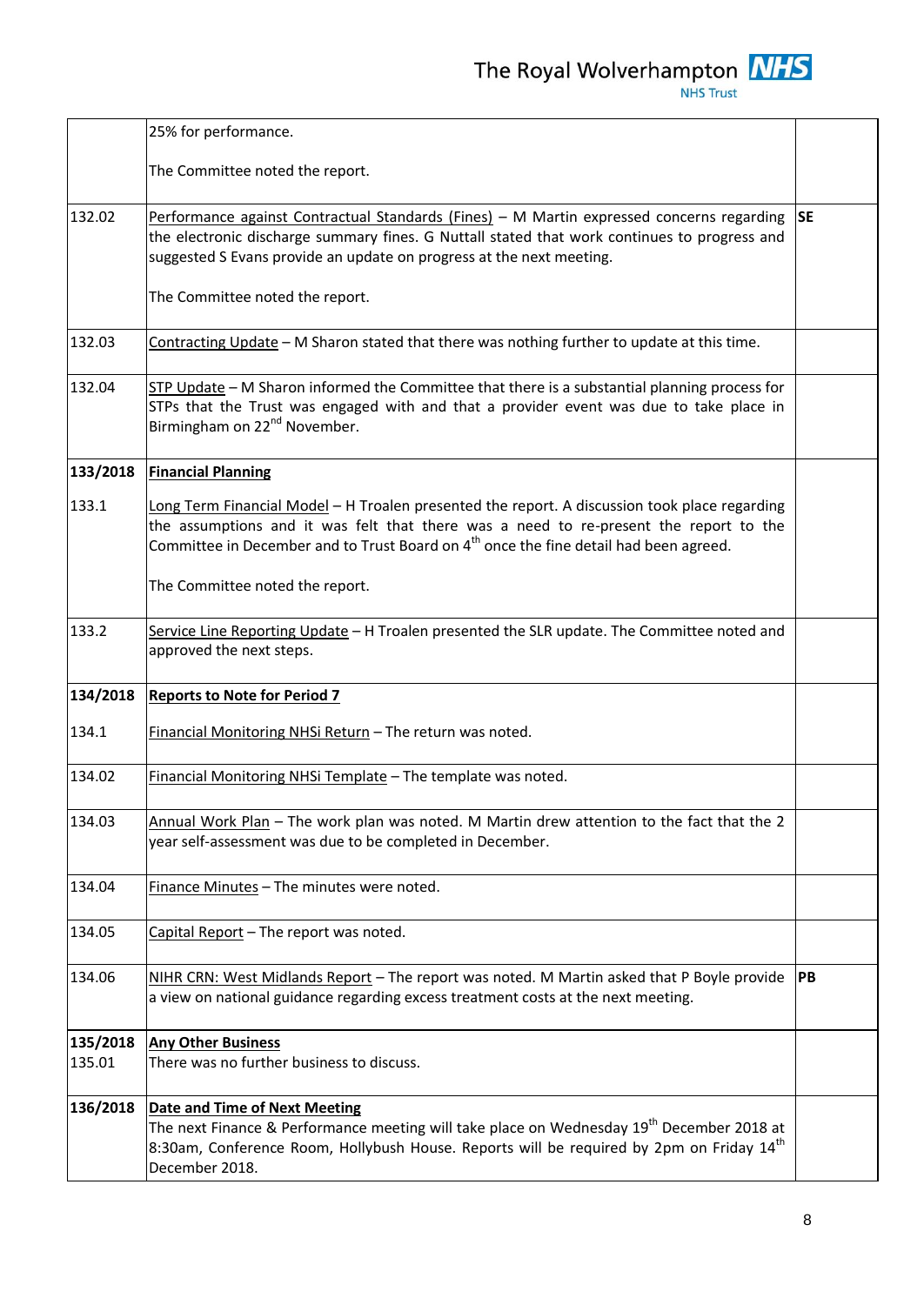## **Minutes of the Finance and Performance Committee**

Date Wednesday 19<sup>th</sup> December 2018 **Venue** Conference Room, Hollybush House, The Royal Wolverhampton NHS Trust (RWT) **Time** 8.30am

| Present:       | Name                | Role                                         |
|----------------|---------------------|----------------------------------------------|
|                | Mary Martin         | Non-Executive Director (Chair)               |
|                | Sue Rawlings        | Non-Executive Director                       |
|                | Mike Sharon         | Director of Strategic Planning & Performance |
|                | <b>Gwen Nuttall</b> | <b>Chief Operating Officer</b>               |
|                | Alan Duffell        | Director of Workforce                        |
|                | Kevin Stringer      | <b>Chief Financial Officer</b>               |
|                | Junior Hemans       | Non-Executive Director                       |
|                | Jeremy Vanes        | Chairman (Part)                              |
|                |                     |                                              |
| In Attendance: | <b>Name</b>         | Role                                         |

| ndance: | ivame.          | <b>ROIE</b>                                                                 |
|---------|-----------------|-----------------------------------------------------------------------------|
|         | Helen Troalen   | Deputy Chief Financial Officer                                              |
|         | Simon Evans     | Deputy Director of Strategic Planning & Performance                         |
|         | Will Nabih      | Head of Estates Development                                                 |
|         | Claire Richards | PA to Director & Deputy Director Strategic Planning & Performance (Minutes) |

| 137/2018 | <b>Apologies for Absence</b>                                                                                                                                                                                                                                                                                                                                                                                                                                                                                                                              |                               |
|----------|-----------------------------------------------------------------------------------------------------------------------------------------------------------------------------------------------------------------------------------------------------------------------------------------------------------------------------------------------------------------------------------------------------------------------------------------------------------------------------------------------------------------------------------------------------------|-------------------------------|
|          | No apologies were received.                                                                                                                                                                                                                                                                                                                                                                                                                                                                                                                               |                               |
| 138/2018 | Minutes of Meeting Held on 21 <sup>st</sup> November 2018                                                                                                                                                                                                                                                                                                                                                                                                                                                                                                 |                               |
|          | The minutes were agreed to be a true record.                                                                                                                                                                                                                                                                                                                                                                                                                                                                                                              |                               |
| 139/2018 | <b>Action Points From Previous Meeting</b>                                                                                                                                                                                                                                                                                                                                                                                                                                                                                                                |                               |
| 139.01   | Overseas Patients - A report will be submitted to Division in January. R Horton/E Roberts to<br>present to the Committee in January.                                                                                                                                                                                                                                                                                                                                                                                                                      | R Horton/<br><b>E</b> Roberts |
| 139.02   | Finished Consultant Episodes – H Troalen stated that the action was to identify if there was any<br>financial impact around the change in the spell to FCE ratio. H Troalen informed the Committee<br>that the Finance team had found several worked examples to demonstrate that the number of<br>FCEs does not impact on income. However income per spell on non-electives is lower than<br>planned and H Troalen felt that this required further investigation. H Troalen would circulate a<br>copy of the final report within the next $2 - 3$ weeks. | <b>HT</b>                     |
| 139.03   | Supplementary Finance Report (Pass Through Drug Costs/Income) - H Troalen to provide an<br>update to the Committee in the next financial year.                                                                                                                                                                                                                                                                                                                                                                                                            | HT                            |
| 139.04   | BAF SR8 - M Martin had previously asked that Division 2 and Division 1 risk 4113 be merged.<br>G Nuttall confirmed that this would be completed for the next Finance & Performance<br>Committee Meeting.                                                                                                                                                                                                                                                                                                                                                  | <b>GN</b>                     |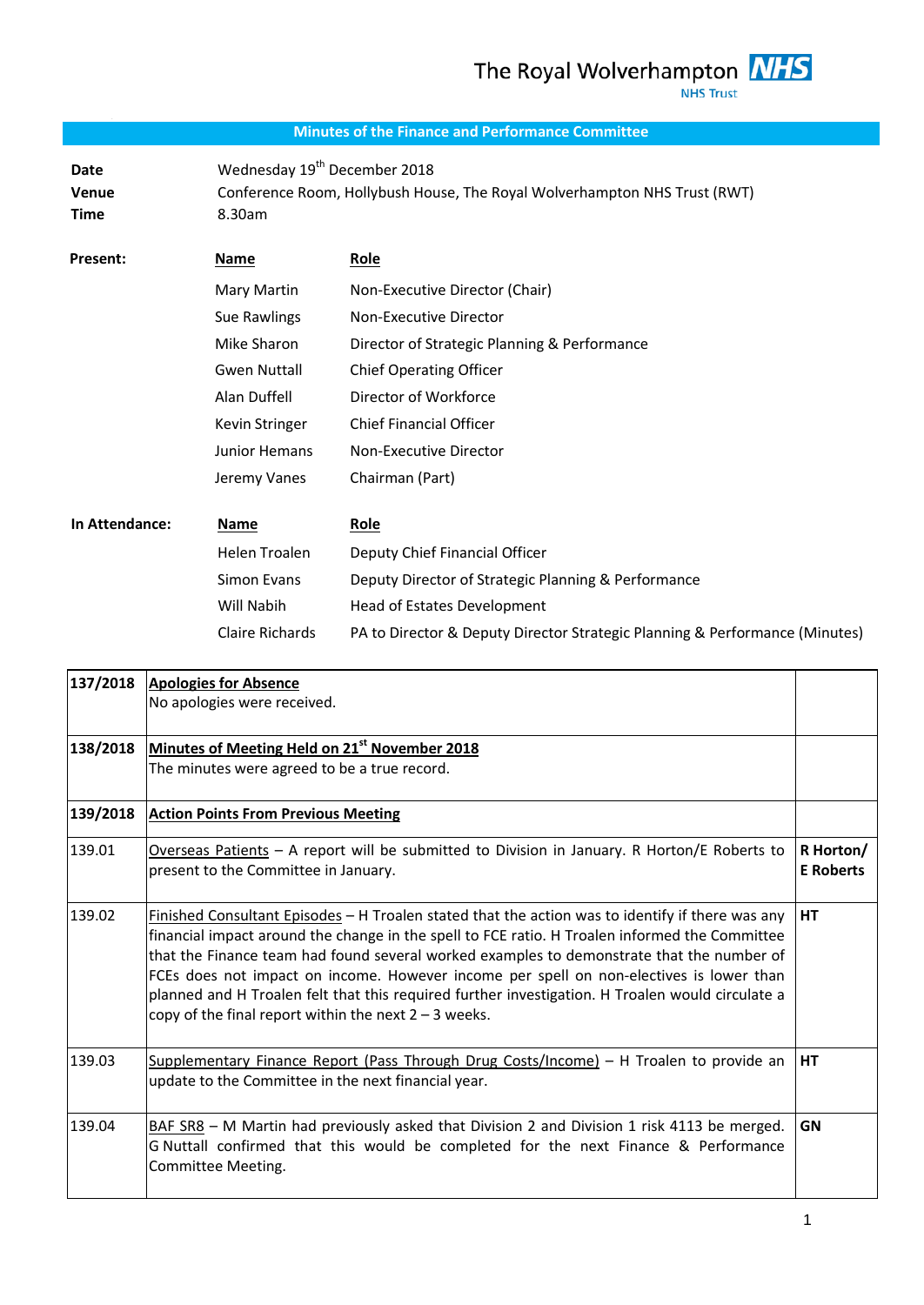The Royal Wolverhampton  $\overline{MHS}$ 

| 139.05   | Proposed Yearly Meeting Dates - M Martin confirmed that the August meeting would continue<br>in her absence and that S Rawlings or J Hemans would Chair. Action closed.                                                                                                                                                                                                                                                                                                                                                                                                                                                                                                                                                                                                                                            |  |
|----------|--------------------------------------------------------------------------------------------------------------------------------------------------------------------------------------------------------------------------------------------------------------------------------------------------------------------------------------------------------------------------------------------------------------------------------------------------------------------------------------------------------------------------------------------------------------------------------------------------------------------------------------------------------------------------------------------------------------------------------------------------------------------------------------------------------------------|--|
| 139.06   | Division 3 Performance Feedback - L Agar provided an email update stating that there are 32<br>sessions per week in Primary Care that are vacant. A full time GP would do either 8 or 9 clinical<br>sessions dependent on their job plan so this is around 3.5/4 full time vacancies, however the<br>vacant sessions are across a number of practices. Action closed.                                                                                                                                                                                                                                                                                                                                                                                                                                              |  |
|          | M Martin asked for an update on the recruitment of GPs. G Nuttall stated that work was taking<br>place to standardise job plans, recruit GPs and clinical fellowship posts.                                                                                                                                                                                                                                                                                                                                                                                                                                                                                                                                                                                                                                        |  |
| 139.07   | $BAF$ SR9 – K Wilshere provided an update stating that the gap in control regarding the<br>risk/gain share is now closed. The risk share agreement has been added to sources of<br>assurance. Action closed.                                                                                                                                                                                                                                                                                                                                                                                                                                                                                                                                                                                                       |  |
| 139.08   | BAF SR9 - M Martin had previously asked whether the Trust had adequate assurance that it had<br>control over the pay spend. G Nuttall had stated that it had partial assurance but that further<br>work needed to be completed on junior medical staffing. K Wilshere provided an update stating<br>that this has now been added as a gap in control. Action closed.                                                                                                                                                                                                                                                                                                                                                                                                                                               |  |
| 139.09   | Trust Financial Report and Forecast Outturn - K Stringer confirmed that the adjusted forecast<br>was discussed as a private paper at the Trust Board Meeting as requested. Action closed.                                                                                                                                                                                                                                                                                                                                                                                                                                                                                                                                                                                                                          |  |
| 139.10   | Performance Element of the IQP Report (Ambulance Handover) - M Martin had previously<br>queried the report stating that it showed one breach but that the dashboard was green.<br>G Nuttall had provided an update at Trust Board stating that there had been one breach in<br>October and that the indicator should have been red. The report was updated. Action closed.                                                                                                                                                                                                                                                                                                                                                                                                                                         |  |
| 139.11   | Performance against Contractual Standards (Fines) - S Evans provided an update on e-discharge<br>progress as requested and informed the Committee that this was the first month the Trust had<br>achieved the Q3 target and avoided the fine. The total 'all assessment areas' in month showed<br>that 80 patients were missing from well over 1,000 patients. S Evans reported that 3 out of the<br>5 areas were now fully compliant and that work continued to address the 2 areas that aren't.<br>The Trust is on target to achieve the target in December. S Evans stated that if the Trust does<br>not hit the target it does not mean that the patient information hasn't been passed to the GP, it<br>means that the information has not been passed on within the 24 hour period. Action closed.           |  |
|          | K Stringer informed the Committee that during a recent audit of data PricewaterhouseCoopers<br>identified concerns regarding the quality and content of e-discharge summaries and felt that<br>improvement is required. M Martin asked if anything could be done to improve the system such<br>as voice automation. S Evans stated that this could be a possibility but not one that the Trust<br>has signed up to. M Martin asked what other Trust's did to meet the target. S Evans stated that<br>some Trusts send an electronic record to say that the patient has been discharged and that<br>documentation will follow. S Evans expressed concerns regarding this practice as it caused a<br>delay to the GP receiving the information in a timely way and did not provide a positive patient<br>experience. |  |
| 139.12   | NIHR CRN: West Midlands Report - P Boyle circulated an email to the Committee providing a<br>view on national guidance regarding excess treatment costs. Action closed.                                                                                                                                                                                                                                                                                                                                                                                                                                                                                                                                                                                                                                            |  |
| 140/2018 | <b>Declarations of Interest</b><br>There were no declarations of interest.                                                                                                                                                                                                                                                                                                                                                                                                                                                                                                                                                                                                                                                                                                                                         |  |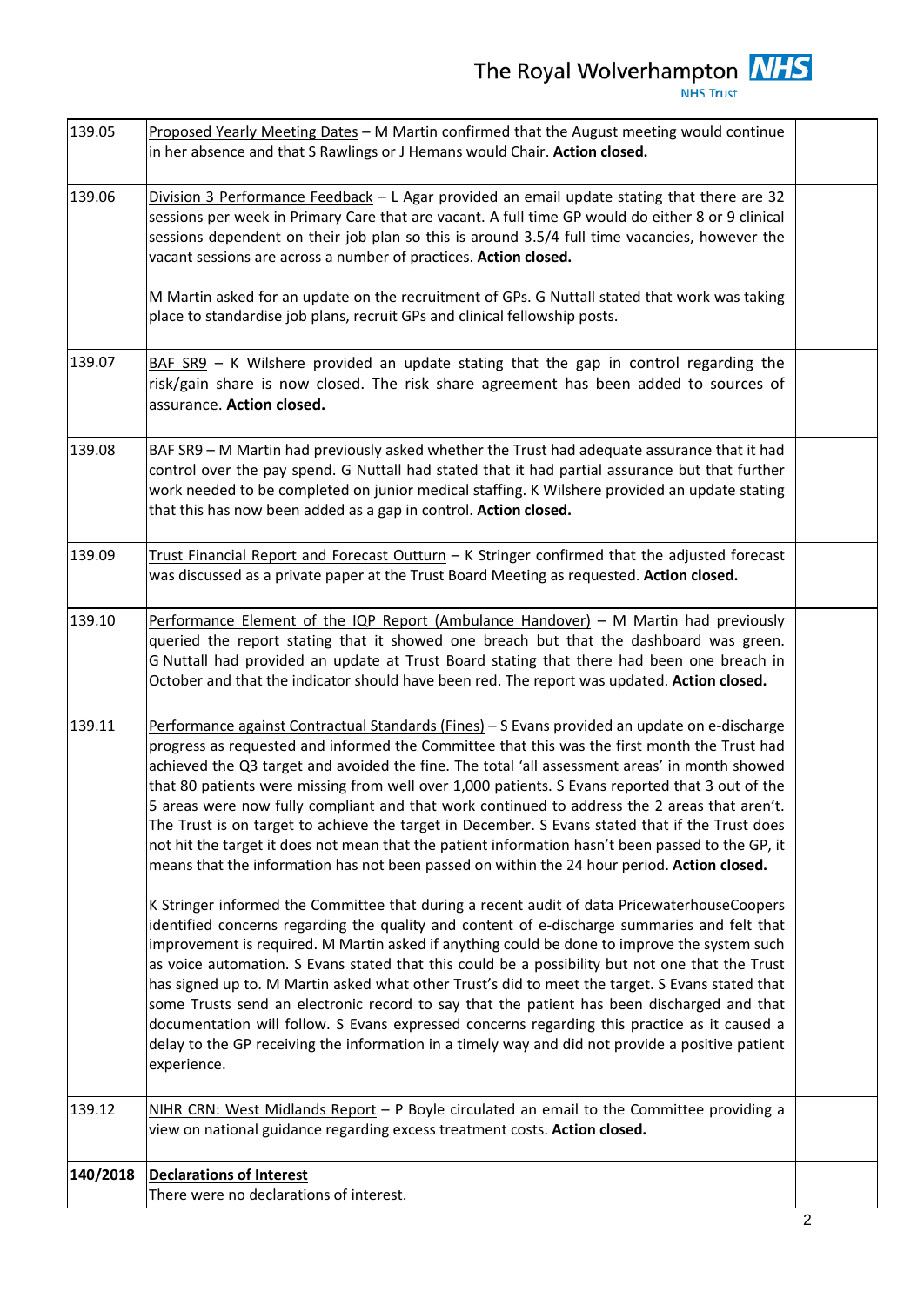| 141/2018 | NIHR CRN: West Midlands Report<br>The report was submitted for information and noted.                                                                                                                                                                                                                                                                                                                                                                                                                                                                                                                                                                                                                                                                                                                                                                                     |           |
|----------|---------------------------------------------------------------------------------------------------------------------------------------------------------------------------------------------------------------------------------------------------------------------------------------------------------------------------------------------------------------------------------------------------------------------------------------------------------------------------------------------------------------------------------------------------------------------------------------------------------------------------------------------------------------------------------------------------------------------------------------------------------------------------------------------------------------------------------------------------------------------------|-----------|
| 142/2018 | <b>Estates Strategy Update</b><br>W Nabih presented the above report outlining the progress the Estates Department have made<br>and future plans.                                                                                                                                                                                                                                                                                                                                                                                                                                                                                                                                                                                                                                                                                                                         |           |
|          | M Martin thanked W Nabih for the report and asked about the progress for the 5 year plan.<br>W Nabih stated that the STP Estates Strategy would take a while to embed and that Trusts were<br>continuing to develop their own local strategies in the interim. W Nabih and K Stringer agreed<br>that the 5 year plan would be submitted to the Committee for comment in February and March<br>for approval, as per the work plan. W Nabih and K Stringer agreed that there was also a need to<br>update the local Estates Strategy by June 2019 but stressed that it would be difficult and that<br>some assumptions would need to be made as central capital funding information was not clear<br>at the present time.                                                                                                                                                   |           |
|          | M Martin expressed concerns that the Trust had not been successful with the Black Country STP<br>bids and that the bid for West Park and the Cancer Centre had not been approved. M Sharon<br>confirmed that this was the case. M Martin asked how the lack of STP funding would impact on<br>the West Park project. M Sharon stated that a meeting had taken place this week and it was<br>decided that this would continue as it was felt that the financial shortfall would be minimised<br>by the sale of the land. A business case will be submitted to Capital Review Group at the end of<br>January 2019. M Martin asked when public consultation would begin. M Sharon informed the<br>Committee that it was hoped public engagement would start January - March 2019, with<br>formal public consultation taking place June 2019, assuming there was no slippage. |           |
|          | A discussion took place regarding priority projects such as the incinerator, Linac planning, multi-<br>storey parking, a number of electrical infrastructure projects and the Pathology extension.<br>W Nabih confirmed that the incinerator project had experience slippage but that it was still<br>within contingency and that costs were covered.                                                                                                                                                                                                                                                                                                                                                                                                                                                                                                                     |           |
|          | M Martin asked if further capital was required as part of the development of Cannock Chase<br>Hospital (CCH). G Nuttall confirmed that there was a back log of issues and that CCH would also<br>be linked with the development of the West Park Neurological Rehabilitation centre. G Nuttall<br>also stated that there was a need to review and develop Outpatients at CCH and RWT.                                                                                                                                                                                                                                                                                                                                                                                                                                                                                     |           |
|          | A discussion took place regarding the Local Hub Project being led by the City of Wolverhampton<br>Council. J Hemans asked what the impact would be to the current GP Practice if the hub did not<br>go ahead. M Sharon stated the recent research had highlighted that developers would be<br>interested in retaining the practice so that it was quite possible it would remain on site.                                                                                                                                                                                                                                                                                                                                                                                                                                                                                 |           |
|          | A discussion took place regarding the possibility of selling Trust land. W Nabih stated that there<br>was a need to re-visit the site plan to identify if any land was available to sell. M Martin<br>informed the Committee that Model Hospital had indicated that the Trust was not utilising all<br>redundant space. W Nabih stated that it was unclear whether the Model Hospital took into<br>consideration clinical and non-clinical space but emphasised that the Trust was looking into<br>agile working to try to improve this. G Nuttall queried whether Model Hospital was showing<br>Wrekin House as an unutilised area. W Nabih stated that he would check this and report back.<br>M Martin informed NEDs that they could request access to Model Hospital if they wished to do<br>SO.                                                                      | <b>WN</b> |
|          | M Martin requested an update on fire cladding. W Nabih stated that funding had been secured<br>to replace cladding on the Heart & Lung centre, a tender had taken place and a business case<br>was submitted to Capital Review Group this week. Work will commence early in the new year.                                                                                                                                                                                                                                                                                                                                                                                                                                                                                                                                                                                 |           |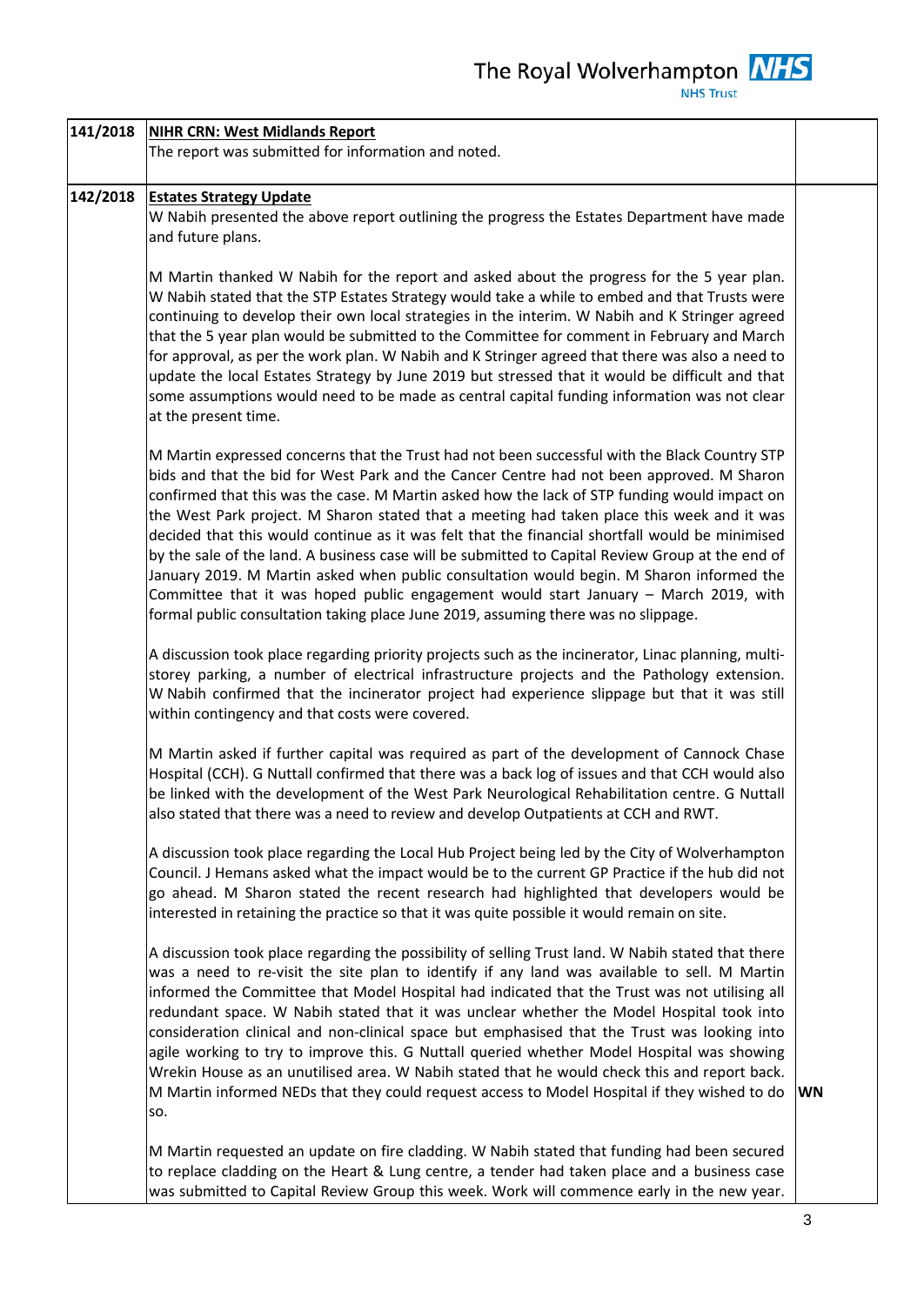|           | M Martin stated that the NEDs were due to complete an Estates walkabout early in the new<br>year and asked if W Nabih could provide a briefing prior to the walkabout. W Nabih stated that<br>a briefing would be provided and that a deputy would be available to meet with the NEDs in his<br>absence.                                                                                                                                                                                                                                                                                                                                                                                                                                                                                                                                |                              |                                     |                                 |  |  |
|-----------|-----------------------------------------------------------------------------------------------------------------------------------------------------------------------------------------------------------------------------------------------------------------------------------------------------------------------------------------------------------------------------------------------------------------------------------------------------------------------------------------------------------------------------------------------------------------------------------------------------------------------------------------------------------------------------------------------------------------------------------------------------------------------------------------------------------------------------------------|------------------------------|-------------------------------------|---------------------------------|--|--|
|           | The report was noted.                                                                                                                                                                                                                                                                                                                                                                                                                                                                                                                                                                                                                                                                                                                                                                                                                   |                              |                                     |                                 |  |  |
| 143/2018  | Governance                                                                                                                                                                                                                                                                                                                                                                                                                                                                                                                                                                                                                                                                                                                                                                                                                              |                              |                                     |                                 |  |  |
| 143.1     | BAF Update - The BAF report was noted and there were no further questions.                                                                                                                                                                                                                                                                                                                                                                                                                                                                                                                                                                                                                                                                                                                                                              |                              |                                     |                                 |  |  |
| 143.2     | 2 Yearly Finance & Performance Committee Self-Assessment - M Martin stated that the 2<br>yearly self-assessment for the Finance & Performance Committee was due in January 2019. The AII<br>self-assessment form has been circulated to all Committee members asking them to complete<br>and return the forms to C Richards by $4th$ January. Responses will be collated and sent to Grant<br>Thornton to collate and report on the findings. All committee members to ensure that<br>responses are sent by the required deadline.                                                                                                                                                                                                                                                                                                      |                              |                                     |                                 |  |  |
| 143.3     | Terms of Reference Review - The Finance & Performance Committee Terms of Reference are<br>due for review and submission to Trust Board February 2019. The draft Terms of Reference with<br>suggested changes has been circulated to the Committee for discussion. The proposed changes<br>were agreed to be submitted to Trust Board for final approval. C Richards to forward a copy to<br>K Wilshere.                                                                                                                                                                                                                                                                                                                                                                                                                                 |                              |                                     | <b>ICR</b>                      |  |  |
|           | <b>Financial Performance for Period 8</b>                                                                                                                                                                                                                                                                                                                                                                                                                                                                                                                                                                                                                                                                                                                                                                                               |                              |                                     |                                 |  |  |
| 144/2018  |                                                                                                                                                                                                                                                                                                                                                                                                                                                                                                                                                                                                                                                                                                                                                                                                                                         |                              |                                     |                                 |  |  |
|           | Trust Financial Report and Forecast Outturn - K Stringer provided an overview of the Finance<br>Report.                                                                                                                                                                                                                                                                                                                                                                                                                                                                                                                                                                                                                                                                                                                                 | <b>Plan £'000</b>            | <b>Year to Date</b><br>Actual £'000 | Variance £'000                  |  |  |
| 144.01    | Surplus/(Deficit)<br><b>Achieved PSF</b><br>Control Total Surplus/(Deficit)                                                                                                                                                                                                                                                                                                                                                                                                                                                                                                                                                                                                                                                                                                                                                             | (1,981)<br>(6, 279)<br>4,298 | (8, 587)<br>2,797<br>(5,790)        | (6,606)<br>(3, 483)<br>(10,089) |  |  |
| 144.01.01 | Financial Plan: The Trust is behind the year to date financial plan at month eight by £10.1m<br>which is made up of £3.5m unachieved PSF and £6.6m adverse to plan on all other budgets. The<br>adverse variance to plan has increased significantly in month 8. All expenditure budgets<br>continue to overspend, although it should be noted that the absolute overspend on pay and<br>non-pay reduced in-month. The main drivers for the £5.4m worsening since month 7 are<br>patient income adverse to plan (£1.3m), missed CIP target (£2.1m) and lost PSF (£1.1m). In<br>terms of patient income, the in-month actual is worse than plan but the average daily income is<br>in line with the high levels in October. It is currently assumed that the Trust will not achieve<br>either the financial or the A&E PSF in quarter 3. |                              |                                     |                                 |  |  |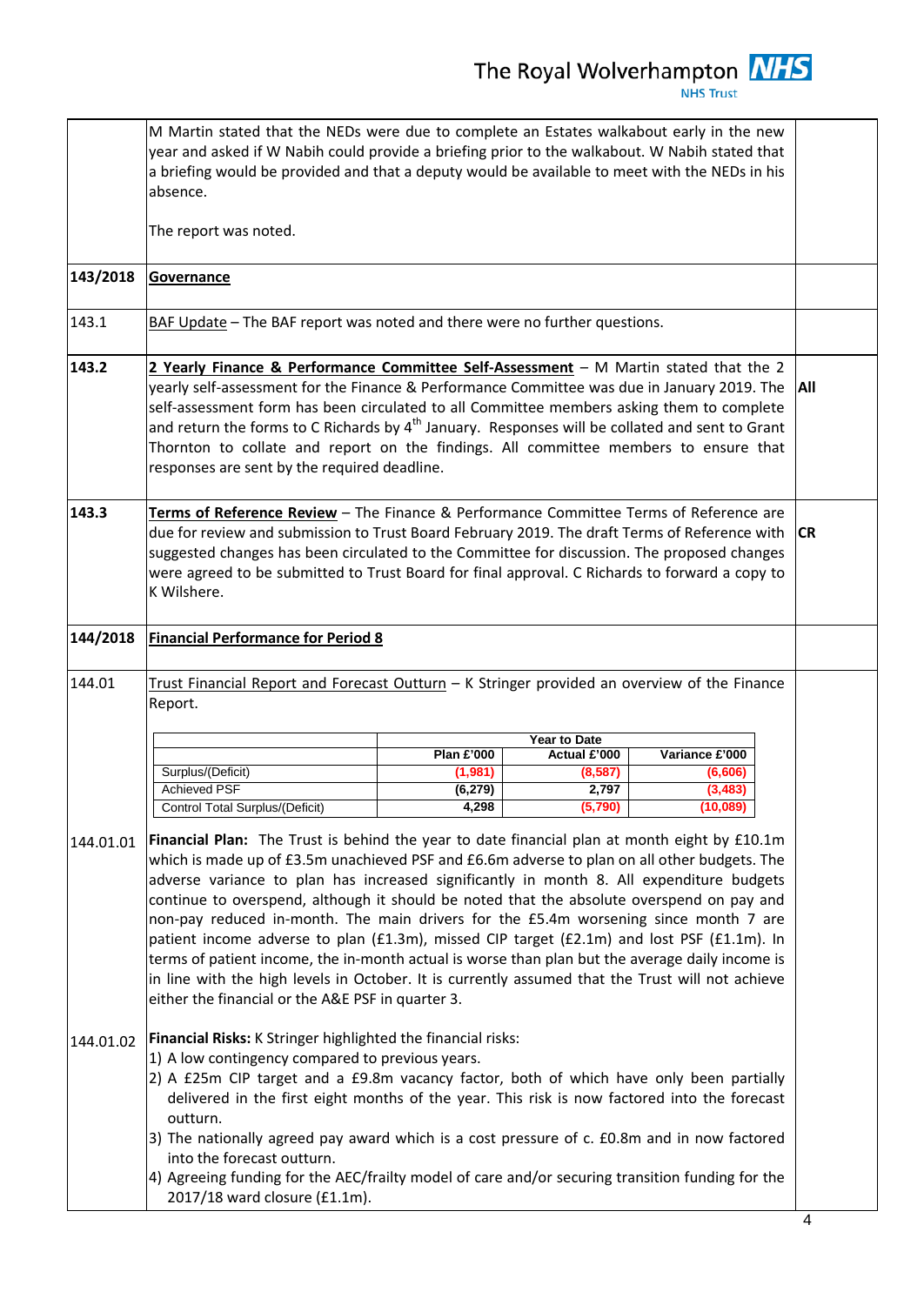144.01.03 144.01.04 144.01.05 5) Confirmation of the £6.0m funding for MSFT support. K Stringer stated that he would write to the Department of Health to chase further. **CIP and Vacancy Factor:** In month 8 the CIP target continues at c. £3m a month and will remain so for the remainder of the financial year. In month there was a shortfall of £2.11m against the in-month CIP plan of £3.19m. Year to date shows an achievement of £7.06m against a plan of £13.81m. Of the CIP delivered to date, there is a £1.94m recurrent full year effect. The nondelivery of recurrent and cash releasing CIP continues to be an issue. The vacancy factor target for month eight is £0.9m (18/19 Factor only). There was an under recovery of £0.6m. **Cash:** At the 30th November 2018 the Trust had a cash balance of £6.3m which is £5.8m below the plan. **Month 8 Forecast Outturn:** H Troalen provided an update to the Committee. The Trust had informed NHSI that the expected YTD figure would be £14.8m, NHSI were expecting this to be nearer £10m. The Trust had not received any feedback since disclosing the YTD figure. H Troalen informed the Committee that the Trust cash position is becoming tighter and that a substantial amount of debt is owed and that the team actively pursue this. However, Walsall debt has once again increased despite chasing. H Troalen has now escalated this to K Stringer who will write to the Finance Director at Walsall Healthcare NHS Trust. K Stringer stated that the Trust continues to trade at 40 days, however, this will be carefully monitored throughout the financial year in case there is a need to review this arrangement. S Rawlings stated that expenditure is running quite high and asked if anything had been done to rationalise it. K Stringer informed the Committee that more data was being shared and that discussions were taking place with divisions. M Martin requested clarification regarding the vacancy factor in the budget that had been removed towards CIP. K Stringer provided clarification and stated the £9m set aside for this would have been sufficient in previous years but that due to the huge increase in the speed in which vacancies were filled the Trust had not achieved the vacancy factor anticipated. A discussion took place and it was felt that the use of bank staff required further investigation to ensure rostering across every speciality is aligned with areas recruited too. Further discussion took place regarding the utilisation of medical fellows. G Nuttall confirmed that a triangulation piece of work needed to take place around budgets and that it was key to ensure that this was correct for budget setting. A Duffell informed the Committee that the Trust was looking to merge the ESR and Ledger System to help align budget, pay, finance and the operational budget systems. HT circulated an updated copy of the forecast and outlined the assumptions: **Worst Case Best Case** Adjusted forecast 17,124 17,124 Risk adjusted FOT 19,024 13,724 Worst case FOT 25,024 0 K Stringer informed the Committee that the most likely scenario would be that £17m would reduce to £14.8m deficit. The Trust will have an opportunity adjust the control total by  $14^{\text{th}}$ January. A discussion took place and the Committee agreed that they would need to approve virtually as approval would be required before the next Committee meeting and Trust Board. **KS KS**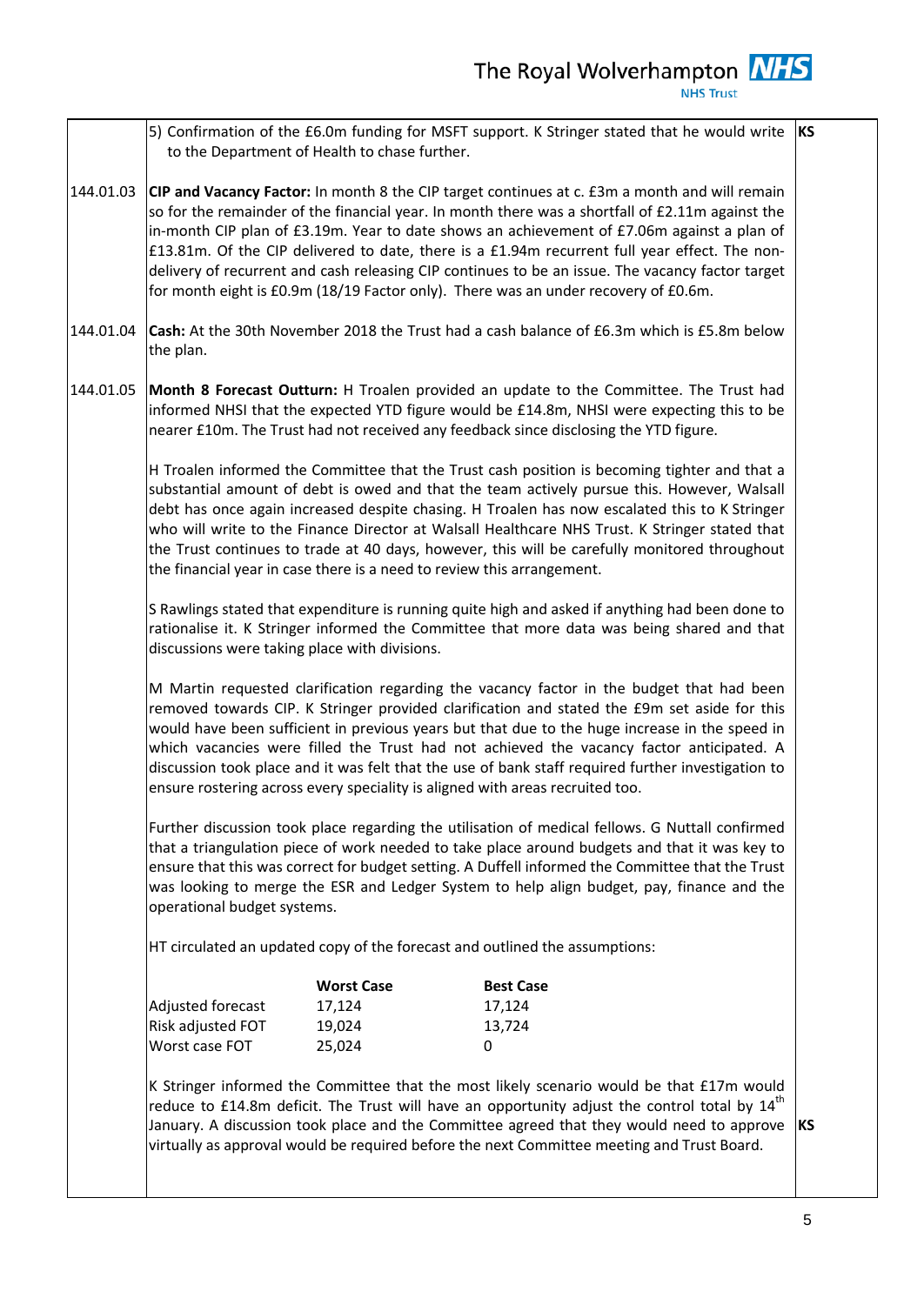The Royal Wolverhampton  $\overline{MHS}$ 

|           | The report was noted.                                                                                                                                                                                                                                                                                                                                                                                                                                                                                                                                                                                         |  |
|-----------|---------------------------------------------------------------------------------------------------------------------------------------------------------------------------------------------------------------------------------------------------------------------------------------------------------------------------------------------------------------------------------------------------------------------------------------------------------------------------------------------------------------------------------------------------------------------------------------------------------------|--|
| 144.02    | Supplementary Finance Report - The supplementary report was read in conjunction with the<br>Finance Report.                                                                                                                                                                                                                                                                                                                                                                                                                                                                                                   |  |
|           | The report was noted.                                                                                                                                                                                                                                                                                                                                                                                                                                                                                                                                                                                         |  |
| 144.03    | Financial Recovery Board (FRB) Report - M Sharon outlined the content of the FRB Report. The<br>2018/19 CIP Target is £25m, which is broken down into £15m recurrent CIP Target and £10m<br>non-recurrent CIP Target. At month 8, the Trust is forecasting to deliver £11.013m (an increase<br>of £0.781M since month 7 due to an increase in non-recurrent schemes), leaving a shortfall of<br>£13.987m against the CIP Target. The Trust's recurrent YTD delivery is £0.922m with forecast<br>outturn of £2.005m and the Trust's non-recurrent YTD delivery is £6.140m with forecast<br>outturn of £9.008m. |  |
|           | The Trust has delivered £7.061M YTD against a YTD FRB Approved Plan of £7.038M. However,<br>this only relates to schemes FRB has approved. The YTD Trust CIP Plan is £13.805M. As a result,<br>the Trust has only delivered 51% of the YTD Trust Plan.                                                                                                                                                                                                                                                                                                                                                        |  |
|           | M Sharon stated that the workshops had been completed and had been well attended. A total<br>of 150 ideas had been provided and split into divisions and themes. The team were currently<br>working through the list and would submit a copy to Executive Directors by close of play today,<br>19 <sup>th</sup> December 2018. The Executive Directors will prioritise the schemes and they will be fed<br>back to the Financial Recovery Board Meeting in January, which in turn will report to Finance &<br>Performance Committee.                                                                          |  |
|           | M Sharon highlighted the additional changes to the FRB Report, which includes Trust CIP<br>recovery opportunities, NHSI recovery opportunities and model hospital data. M Sharon stated<br>that the team were meeting with relevant leads for updates.                                                                                                                                                                                                                                                                                                                                                        |  |
|           | Interviews took place for the Head of Service Efficiency and Delivery on Tuesday 18 <sup>th</sup> December,<br>the Trust has offered a candidate an appointment. The candidate has accepted and if all goes<br>well should be in post within the next 3 months.                                                                                                                                                                                                                                                                                                                                               |  |
|           | The report was noted.                                                                                                                                                                                                                                                                                                                                                                                                                                                                                                                                                                                         |  |
| 144.04    | Temporary Staffing Expenditure Dashboard - A Duffell gave a brief update. A discussion took<br>place regarding the Waiting List Initiative (WLI) expenditure. A Duffell stat4ed that the WLI<br>policy had been approved but that further consultation was required in order to identify the flat<br>rate.                                                                                                                                                                                                                                                                                                    |  |
|           | The report was noted.                                                                                                                                                                                                                                                                                                                                                                                                                                                                                                                                                                                         |  |
| 145/2018  | Performance                                                                                                                                                                                                                                                                                                                                                                                                                                                                                                                                                                                                   |  |
| 145.01    | Performance Element of the IQP Report (National & Contractual Standards) - G Nuttall gave an<br>overview of the performance element of the IQPR.                                                                                                                                                                                                                                                                                                                                                                                                                                                              |  |
| 145.01.01 | Referral to Treatment Incomplete - Performance saw a slight deterioration during November.<br>The performance continues to be affected by the significant rise in urgent referrals into cancer<br>2 week wait taking priority over routine appointments. Overall numbers of incompletes are still<br>showing a positive reduction and the Trust continues to focus on reducing the backlog where<br>possible. G Nuttall stated that the report showed the percentage of patients on an incomplete                                                                                                             |  |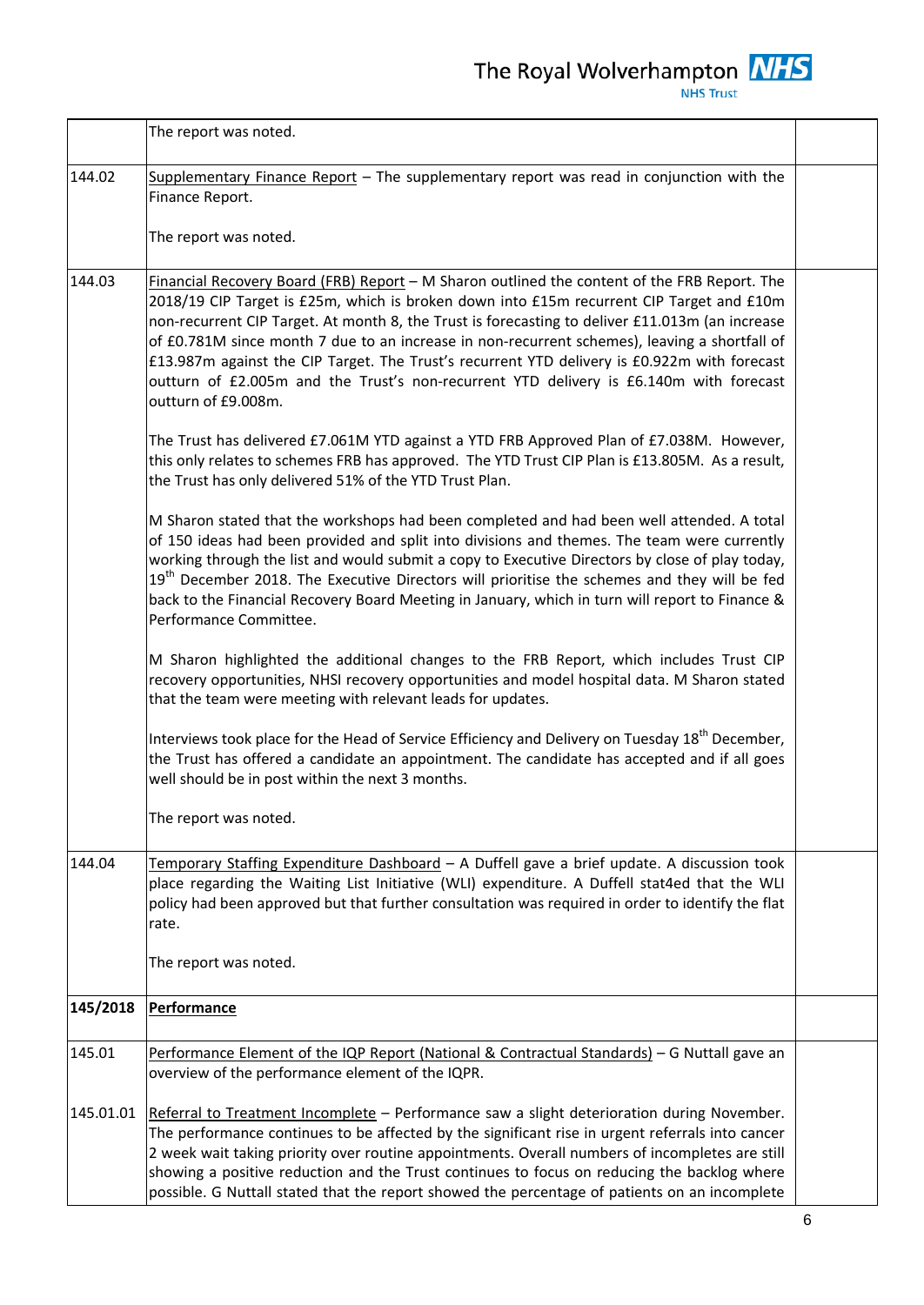|           | pathway as 90.66% but on close off this had changed to 90.8%.                                                                                                                                                                                                                                                                                                                                                                                                                                                                                                                                                                                                                                                   |  |
|-----------|-----------------------------------------------------------------------------------------------------------------------------------------------------------------------------------------------------------------------------------------------------------------------------------------------------------------------------------------------------------------------------------------------------------------------------------------------------------------------------------------------------------------------------------------------------------------------------------------------------------------------------------------------------------------------------------------------------------------|--|
| 145.01.02 | Diagnostics $-$ The Trust failed to achieve the target in November 2018. This continues to be<br>largely due to the knock on effect of a significant rise in urgent referrals for a few diagnostic<br>tests, this is directly linked to the rise in cancer 2 week wait referrals. This in turn has had an<br>adverse effect on the routine waiting times. G Nuttall informed the Committee that Diagnostics<br>had signed off at 2.7% and that December performance was likely to be the same. There had<br>been an improvement in Endoscopy and that the number of breaches should be cleared by the<br>end of January 2019. Lots of additional work is taking place.                                          |  |
| 145.01.03 | Emergency Department - The Trust failed to achieve both Type 1 and the All Types target for<br>the month. There were no patients who breached the 12 hour decision to admit target during<br>the month of November.                                                                                                                                                                                                                                                                                                                                                                                                                                                                                             |  |
| 145.01.04 | Ambulance Handover - There was a slight deterioration during November 2018 for both the 30-<br>60 minutes and the >60 minute target compared with the previous month. In addition to this<br>the Trust's continue to see a significant rise of 443 (10.15%) ambulance conveyance numbers in<br>month compared with the same period last year. G Nuttall informed the Committee that the<br>Trust was regularly receiving over 1,000 ambulances per week. The increase look to be coming<br>from WV postcodes, however Wolverhampton CCG and RWT are investigating further.                                                                                                                                      |  |
| 145.01.05 | Cancer – We are currently predicting possible failure of the 2 week wait, 2 week wait Breast<br>Symptomatic, 31 Day First Treatment, 31 Day Sub Anti-Cancer Drug, 31 Day Sub Surgery, 31 Day<br>Sub Radiotherapy, 62 Day wait for First Treatment, 62 Day Screening and 62 Day Consultant<br>Upgrade for October, validation is on-going. Final cancer data is uploaded nationally 6 weeks<br>after month end. The Trust continues to experience a high number of referrals for 2 week wait<br>appointments during November 2018, receiving 1,638 referrals against a plan of 1,380<br>$(15.75\%).$                                                                                                             |  |
|           | G Nuttall stated that K Mclean (National Medical Director and Chief Operating Officer, NHSI),<br>the Head of the Intensive Support team and other NHSI representatives visited the Trust on $14^{\text{th}}$<br>December to gain some insight into the current issues and provide additional support. The<br>visitors had a tour of the site and visited Deansley and the Radiology Department. G Nuttall<br>stated that she would provide the Committee with a copy of the pack from the visit. G Nuttall<br>informed the Committee that the visit went as well as it could have done and that she did not<br>foresee any issues. A copy of the letter will be taken to Trust Board once it has been received. |  |
|           | G Nuttall stated that the back log over 62 days stands at 78 and is reducing but that the number<br>of increasing referrals remain a challenge.                                                                                                                                                                                                                                                                                                                                                                                                                                                                                                                                                                 |  |
| 145.01.06 | NHS E-Referral - This indicator measures RWT's ability to offer appointment slots via NHS e-<br>Referral. The target is to achieve less than 10% failure rate for all directly bookable<br>appointments. October 2018 performance has now been published and saw an overall increase,<br>reported at 28.27%. The increase is a result of the paper switch off from 1st October 2018. The<br>areas facing the biggest challenge during this period were Gynaecology, Paediatrics, Ear Nose<br>and Throat and Rheumatology all issues are monitored weekly at the performance meeting.                                                                                                                            |  |
|           | J Vanes asked if Stroke had improved, G Nuttall confirmed that this was the case. G Nuttall<br>informed the Committee that WMQRS are going to complete a Stroke review in March 2019.                                                                                                                                                                                                                                                                                                                                                                                                                                                                                                                           |  |
|           | The Committee noted the report.                                                                                                                                                                                                                                                                                                                                                                                                                                                                                                                                                                                                                                                                                 |  |
| 145.02    | Performance against Contractual Standards (Fines) - The Committee noted the report.                                                                                                                                                                                                                                                                                                                                                                                                                                                                                                                                                                                                                             |  |